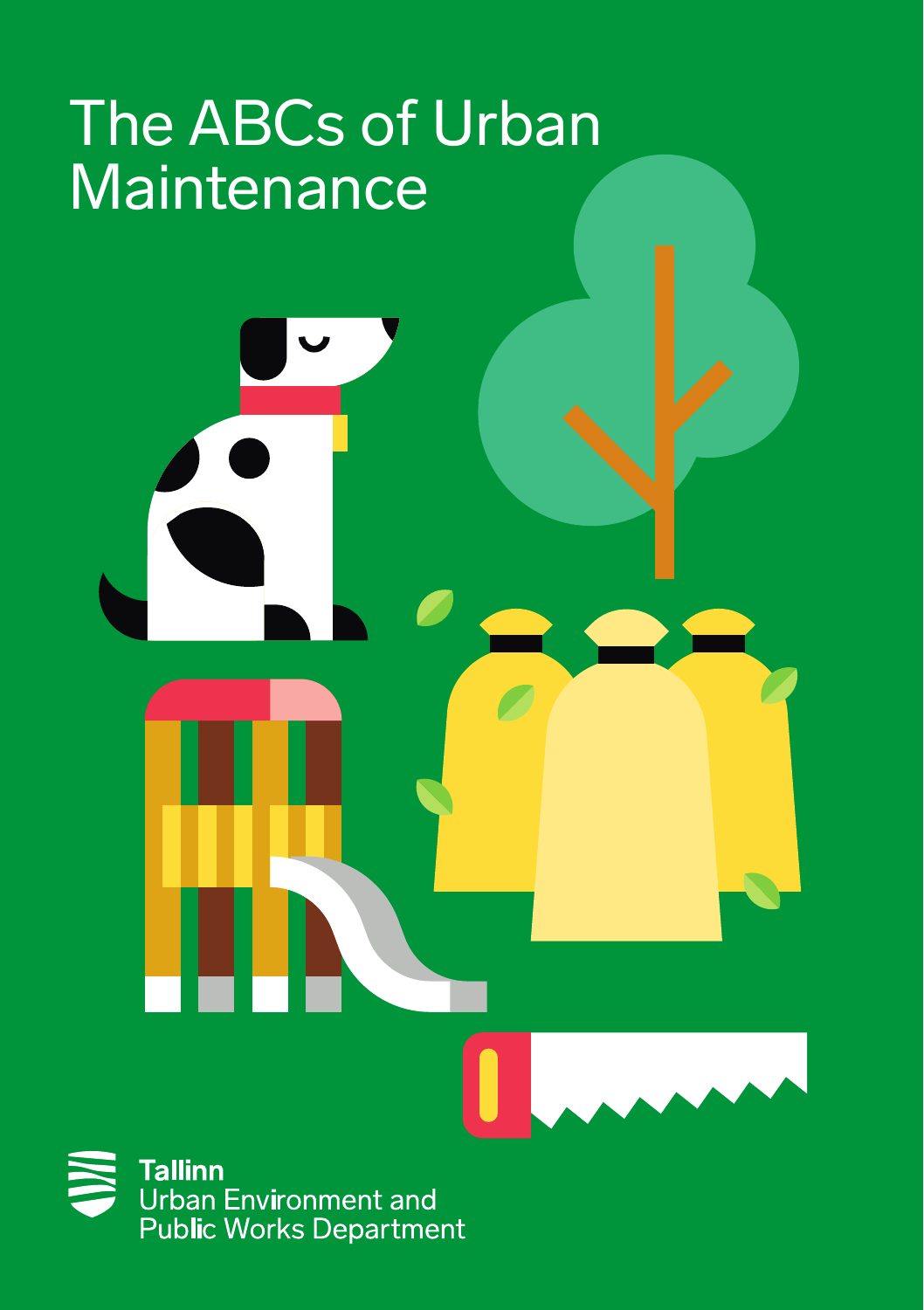## Preface

Tallinn's Urban Environment and Public Works Department has consolidated all of the information on urban maintenance in one brochure entitled 'The ABC of Urban Maintenance'. It addresses aspects of the urban environment like landscaping, gardening, playgrounds and cemeteries, outlines the rules for sorting waste, offers useful information for property and pet owners and provides guidelines for handling birds and wild animals who either live in the city or happen to wander in. The last section of the brochure gives advice on who to contact with issues related to urban maintenance.

If you notice any problems or breaches related to urban maintenance, please call the city helpline on 14410.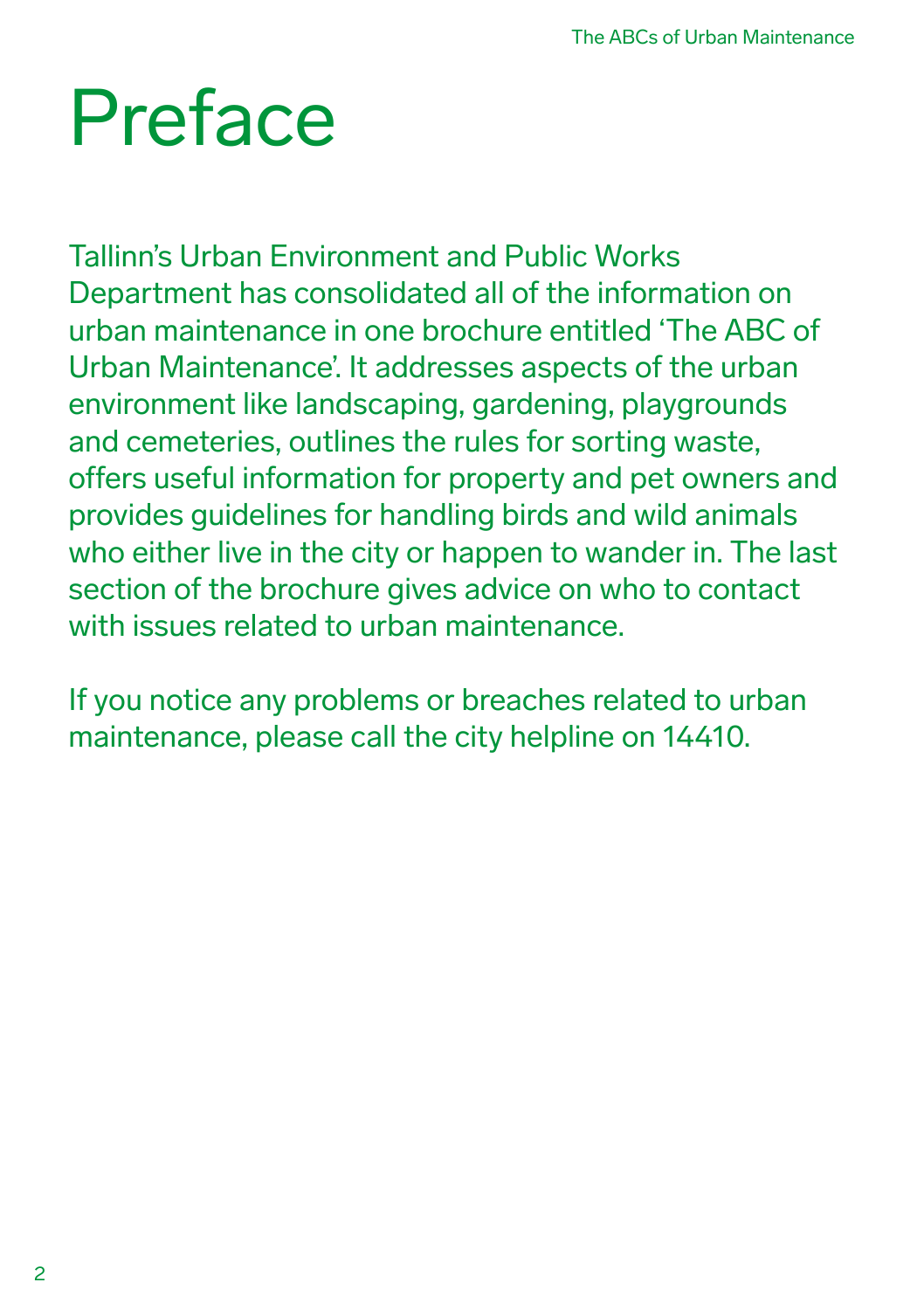





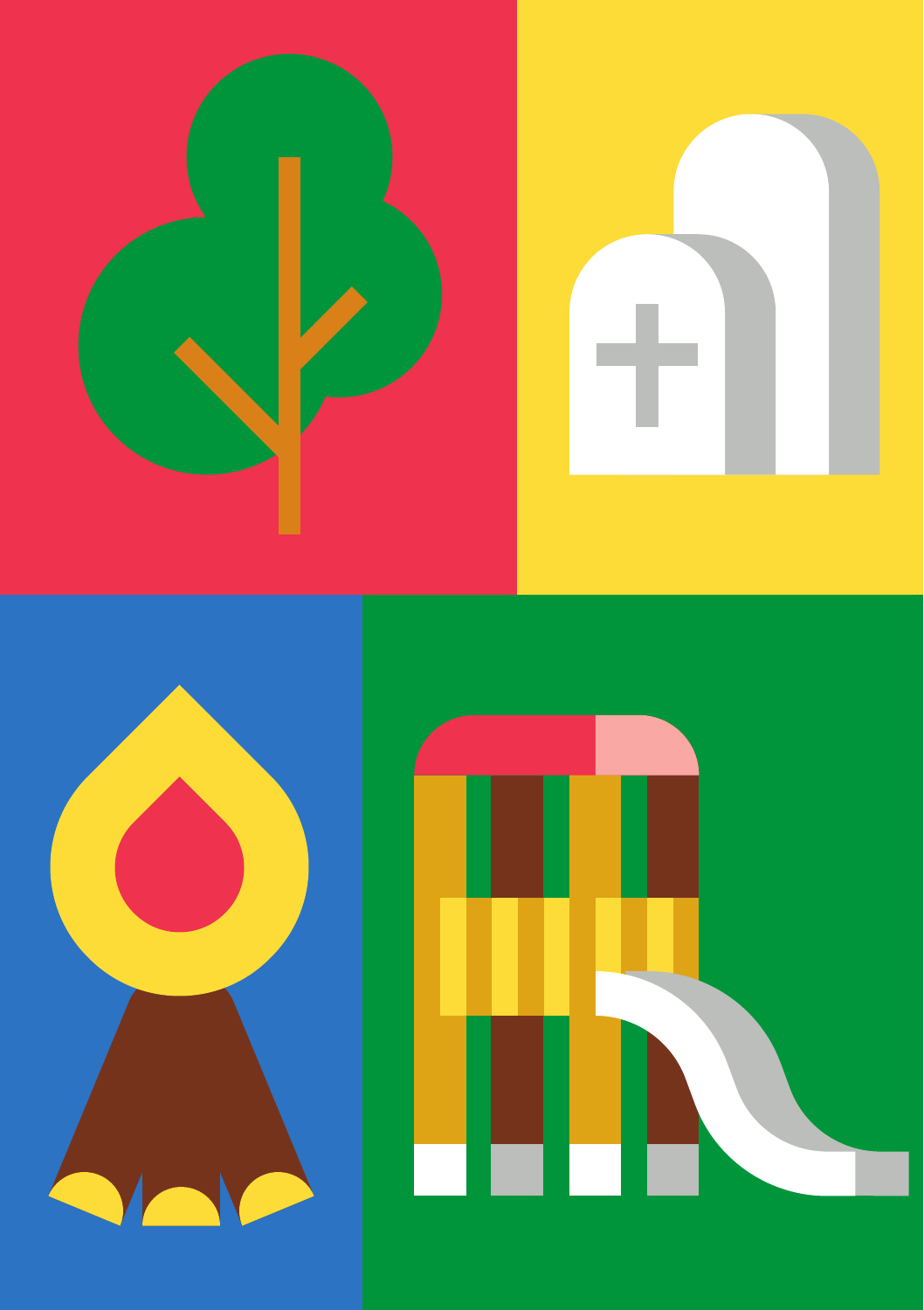## Urban environment

## Use stud-free tyres!

Using stud-free tyres helps keep urban air dust-free, lowers noise levels and cuts road maintenance costs. The asphalt dust that is produced after using studded tyres settles in the lungs, causes lung and heart diseases and increases the number of people that need to be admitted to hospital or die prematurely.

Driving with studded tyres, especially during snowless winters, erodes the road surface and pollutes the city air. As such, stud-free tyres are the smart choice for well-informed drivers: they have good traction and do not damage the road surface or cause excessive dust or noise. Possibilities for the disposal of scrap tires: [tallinn.ee/est/kesk](https://www.tallinn.ee/est/keskkond/probleemtoode#rehvid)[kond/probleemtoode#rehvid](https://www.tallinn.ee/est/keskkond/probleemtoode#rehvid)

### Landscaping

Green areas offer citizens recreational opportunities, including the chance to spend time in fresh air. Urban landscaping like parks, boulevards and flower beds, pots and towers are taken for granted and people don't think much about their value, development or maintenance.

Everyone can help keep green areas in good condition, for instance by not parking their cars or stacking construction materials right next to trees. Doing so compacts the soil and compresses tree roots, making it difficult for trees to draw water and air from the soil and possibly causing them to die. See 'Tree care and cutting' in the chapter 'Urban environment' for information on how to assess the condition of trees [\(page 18](#page-17-0)).

Planting trees and shrubs in public areas and other landscaping activities must be approved by the property owner, the Urban Environment and Public Works Department and the City District Government. This should ensure the implementation of common design principles and optimal growing conditions for plants. Planting in public areas should be planned and landscaping projects prepared according to the Tallinn City Government regulation, which sets out the quality requirements for plants and planting and include a list of recommended plants. This regulation provides useful information on the creation of growing conditions for trees, shrubbery, perennial flowers and lianas as well as on species suitable for urban conditions. The Tallinn City Government regulation can be found at [tallinn.ee/](https://www.tallinn.ee/keskkond/haljastus) [keskkond/haljastus](https://www.tallinn.ee/keskkond/haljastus)

**Please contact your local City District Government or the Urban Environment and Public Works Department to inform them of rotten or dangerous trees on municipal land** or regarding other **landscaping issues** (see 'General information'). **Please call the city helpline on 14410 to submit information on illegal cutting or acts of vandalism** (stealing of flowers, breaking of tree branches or shrubs, etc.).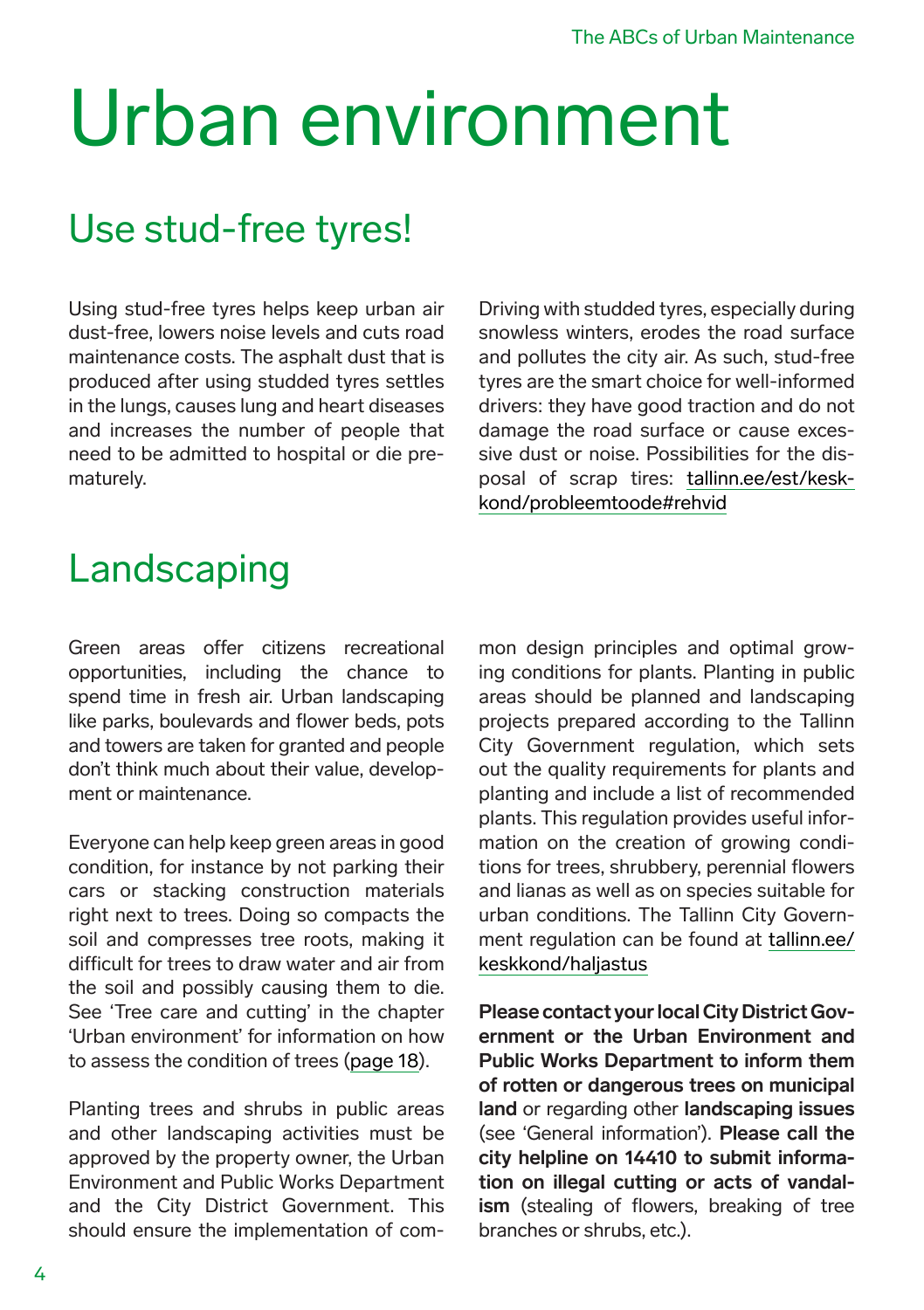#### Urban gardening

Growing food in urban environments is becoming more and more popular. With the city's support, eight new community gardens have been opened in Tallinn, where greenthumbed people can come together to grow edible plants, learn to preserve nature and develop neighbourly relationships.

Even though only a fraction of city residents benefit directly from urban gardening, it has a positive affect on the entire city. Benefits of urban gardening:

- Promoting environmental awareness and green thinking
- Providing an educational learning environment
- Fostering health and an active lifestyle
- Diversifying public urban spaces
- Promoting joint efforts, neighbourly relationships and a sense of community

Enthusiastic citizens, apartment associations and real estate developers can all contribute to the development of urban gardening. For example, you could plant more fruit trees, berry bushes and edible plants (like herbs, hardy and decorative kale and beets and flowering medicinal plants like marigold) next to decorative plants around your

apartment building or house. Before doing so, you should consult with other residents in the building and the apartment association to develop a comprehensive plan and put in place arrangements for maintaining such gardens. You can set up a small urban garden on your balcony or windowsill as well.

In addition, those interested in urban gardening can work at several communal gardens across the city: In Kesklinn, Põhja-Tallinn, Lasnamäe and Mustamäe.

Entrepreneurial citizens can create their own community garden with the support of the city. For this, you need two things: a group of enthusiasts who are ready to lead the future of the community garden; and a suitable location that the landowner agrees can be used for an urban garden.

#### **For more information and counselling regarding urban gardening**, please visit [tallinn.ee/est/linnaaiandus.](https://www.tallinn.ee/est/keskkond/Linnaaiandus)

You are welcome to join the public Facebook group **Söödav linn TLN** ('Tallinn: Edible City') at [facebook.com/groups/](https://www.facebook.com/groups/soodavlinn) [soodavlinn](https://www.facebook.com/groups/soodavlinn), which has been set up to expand the network of urban gardening and share ideas and experiences.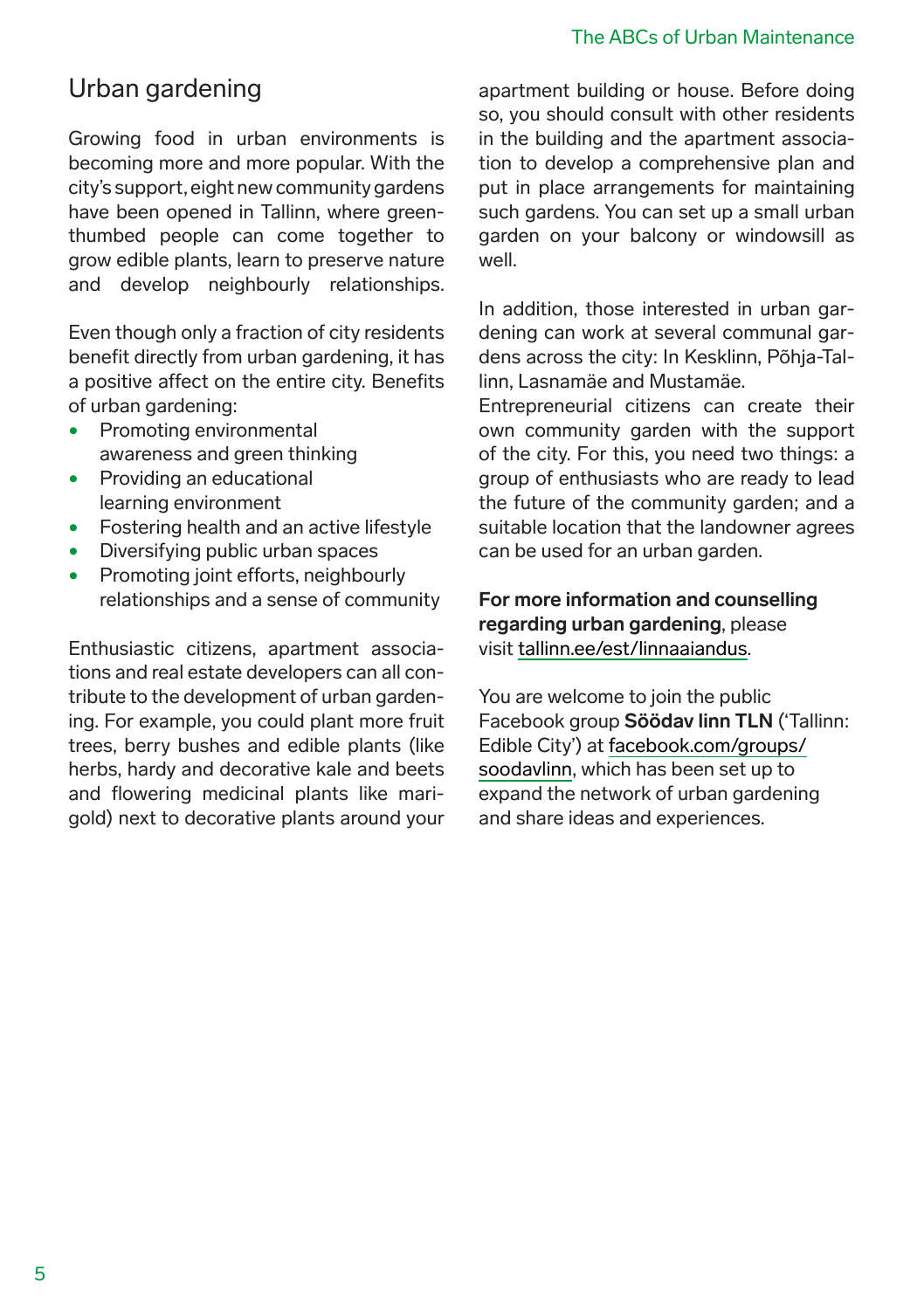## Public playgrounds

A network of modern playgrounds is essential to a contemporary living environment promoting public health and the safe development of children. Tallinn has 330 public playgrounds (as of 1 January 2020), while others are either privately owned or located on the premises of schools or kindergartens.

Public playgrounds are listed online at [hhhis.](https://hhhis.tallinn.ee/map) [tallinn.ee/map](https://hhhis.tallinn.ee/map) along with their locations on a map as well as photos and general information. You can also submit proposals and reports about playgrounds to the City District Government via this website.

Playground equipment is intended for children and youngsters of all age groups, which is why you should make sure that they are suitable for users so as to avoid damaging the equipment. **Please call +372 5770 3000, e-mail tln.hooldus@gmail.com or call the city helpline on 14410 to report broken playground equipment.**

City District Governments (whose contact details can be found at the end of this brochure) are responsible for property maintenance on playgrounds. **Please report any acts of vandalism** by calling the Emergency Response Centre on 112. Together, we can make sure that our playgrounds remain safe for children.

### Making fires and grilling

**In Tallinn, making fires and grilling food in public is only permitted on bonfire sites set up and marked as such by the city**, which are located on Stroomi and Pikakari beaches, near the Narva Road bridge on the banks of the Pirita River in Lasnamäe, in the Sütiste woods in Mustamäe and on the island of Aegna. The locations of bonfire sites can be found online at [kaart.tallinn.](https://gis.tallinn.ee/veebikaart/) [ee](https://gis.tallinn.ee/veebikaart/) by selecting the map layer 'Free time'.

Elsewhere, fires may only be made with a permit from the Tallinn Urban Environment and Public Works Department. To obtain such a permit, a free-form request must be filed in person with the Urban Environment and Public Works Department or by regular or electronic mail. The request must contain your contact details, the

period during which you intend to make the fire and a map indicating its location. The permit is usually issued in electronic format. Processing the request may take up to 30 days from the date of its submission, but we will issue the permit as soon as possible if the request is drawn up correctly.

**You do not need to apply for a permit** if the fire is to be made on private land or on the designated and marked bonfire sites on Stroomi and Pikakari beaches, in Lasnamäe or Mustamäe or on Aegna. Additional information on fire sites can be obtained from City District Governments.

**Grilling** is permitted at a safe distance from buildings, open premises where combustible materials are held, forests, dry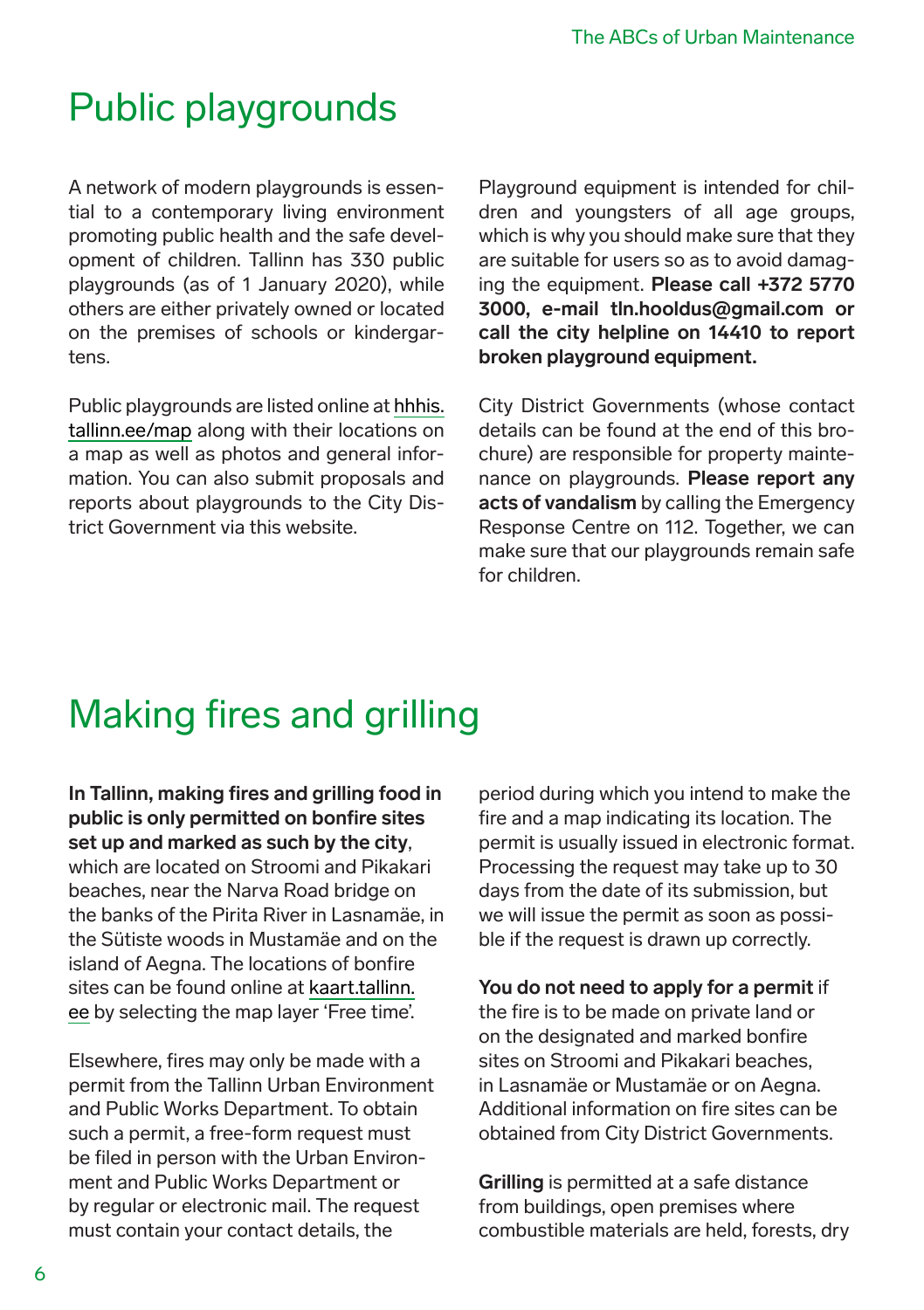vegetation and other flammable materials. For example, a safe distance is at least five metres if wood is burned in an open fire to make coals and at least two metres if charcoal is used. A coal or gas grill may only be used outdoors and it must be placed on an even surface. Grilling on beaches is permitted in designated and marked locations. Grilling in other public places or on the balconies of apartment buildings is prohibited.

The wind direction must be taken into consideration when making fires or grilling, as the smoke must not bother people nearby. Please note the information on fire hazards (see [ilmateenistus.ee\)](http://www.ilmateenistus.ee). Only non-impregnated wood and branches may be burned;

burning tree leaves and waste is prohibited.

Legislation regulating the making of fires and grilling: 'Requirements for work involving an open flame', 'Requirements for making fires and grilling outside a fire place', and 'Urban maintenance rules of the City of Tallinn'.

**For more information** please visit [tallinn.ee/lokke-tegemise-luba](https://www.tallinn.ee/lokke-tegemise-luba).

### **Cemeteries**

In addition to their main function, cemeteries are symbols of a multitude of values, promoting heritage protection, cultural history and environmental values. Cemetery art is considered a unique monument to landscape architecture and the art of construction. Furthermore, cemeteries are an important part of the city's green network. These culturally valuable places are visited by individual tourists and groups from Estonia and abroad.

Metsakalmistu, Pärnamäe, Pirita, Siselinna, Rahumäe, Hiiu-Rahu and Liiva are the seven cemeteries owned by the City of Tallinn, all of which subject to heritage conservation. Special heritage conservation conditions have been established for cemeteries, as have protection zones in the surrounding 50 metres from the border or outer contour of the site. The installation of grave markers, fences and landscaping must be coordinated with the cemetery keeper.

Cemeteries must be kept clean and in good

condition, and graves must not be disturbed. Tallinn cemeteries are green cemeteries where biodegradable cemetery waste is sent to composting. Biodegradable waste – leaves, branches and thorns – must be placed in the designated container. Non-degradable waste such as candle holders, artificial wreaths and artificial flowers must be placed in an appropriately labelled container. Businesses that provide services must remove all construction waste and rubbish to a facility with a suitable licence.

The following are prohibited in cemeteries:

- Breaking flower stems, tree branches or bushes or cutting trees.
- Planting trees, bushes or hedges or placing equipment such as benches, tables, flower vases, grave markers or fences on burial plots without the approval of the cemetery keeper.
- Bringing and leaving municipal waste and violating waste collection requirements.
- Placing cemetery waste in places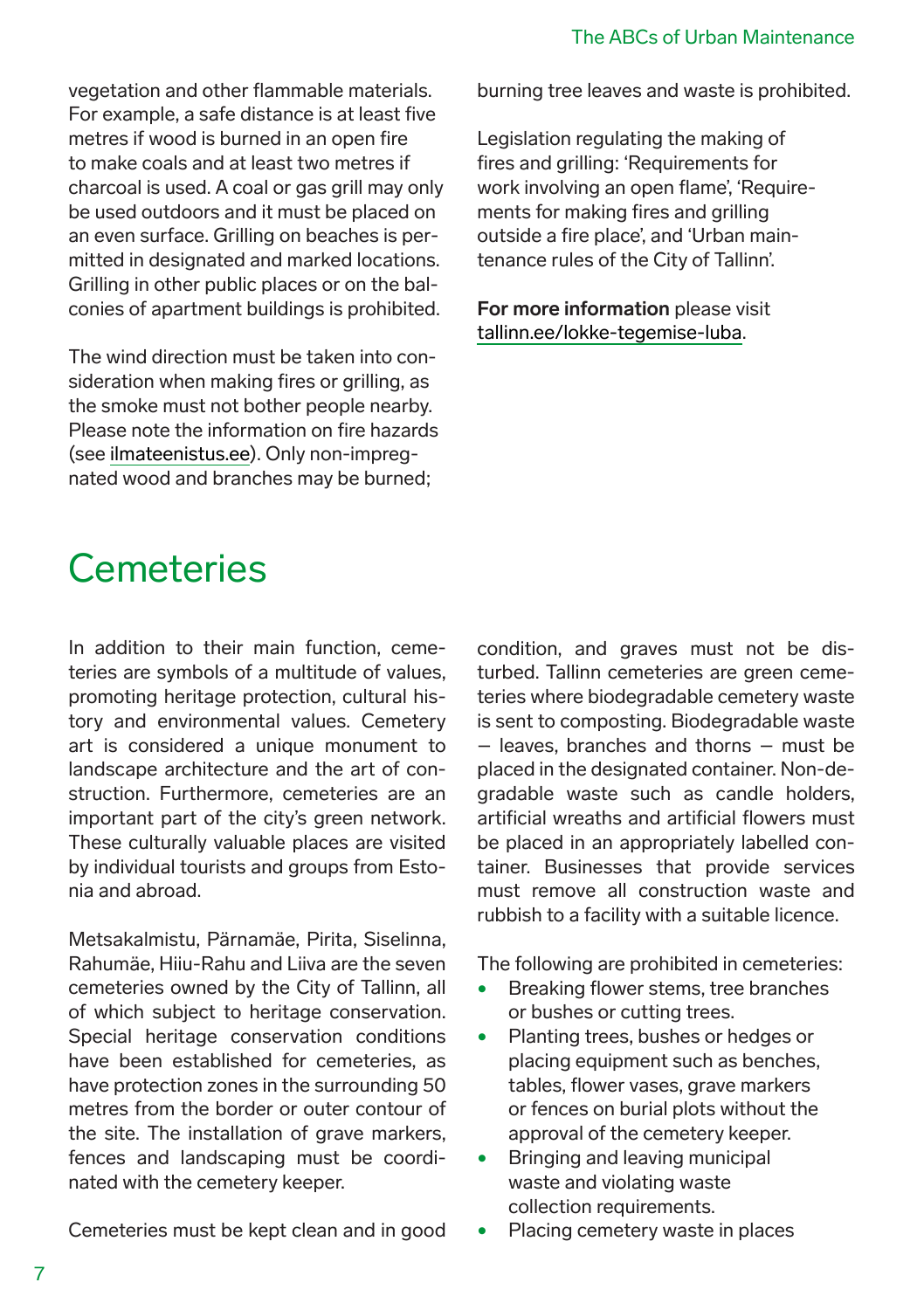not intended for that purpose.

- Damaging buildings, gates, fences, water outlets, burial places. grave markers or fences.
- Driving or parking a motorised vehicle without the permission of the cemetery keeper.
- Making a fire or burning rubbish.
- Burying pets.
- Walking a pet without a leash. allowing pets on burial plots or leaving pet droppings on the ground.

You need to sign a contract with the cemetery keeper to use a burial plot. The burial plot is designed by the user, which must be marked with a tombstone. Grave markers and structures (fences, concrete edging, kerb stones, etc.) and greenery must remain within the borders of the plot.

Both the use and administration of cemeteries are governed by the Cemeteries Act and the Rules for Using Cemeteries in Tallinn. Compliance with the act and the rules is monitored by the municipal agency Kadrioru Park, the Tallinn Urban Environment and Public Works Department, the Heritage Conservation Division of the Tallinn Urban Planning Department and the Tallinn Municipal Police Department.

Any conservation, restoration, repair, earth-

work or construction projects must be approved by the Tallinn Urban Environment and Public Works Department and Heritage Conservation Division of the Tallinn Urban Planning Department. Municipal agency Kadrioru Park (Weizenbergi 26/2, phone number +372 601 4548) manages cemeteries, paid funeral ceremonies, cemetery cleaning services and other cemetery services.

**From 15 June 2021, a new funeral home central office is open in Siselinna cemetery, which serves all cemeteries in Tallinn.** The office is located at Toonela tee 7 and is open 09:00-16:30 Monday-Friday, e-mail [tavandimaja@kadriorupark.ee.](mailto:tavandimaja%40kadriorupark.ee?subject=)

**Contact number for Siselinna, Rahumäe, Liiva and Hiiu-Rahu cemeteries is** +372 672 2216.

**Contact number for Pärnamäe, Pirita and Metsakalmistu cemeteries is** +372 623 9006.

**Further information is available** online at [kalmistud.ee/tallinn](https://www.kalmistud.ee/Tutvustus-2) (information and e-services like submitting requests to sign a contract for the use of a burial plot, inquiries about persons buried and requests for cemetery access permits for motor vehicles).

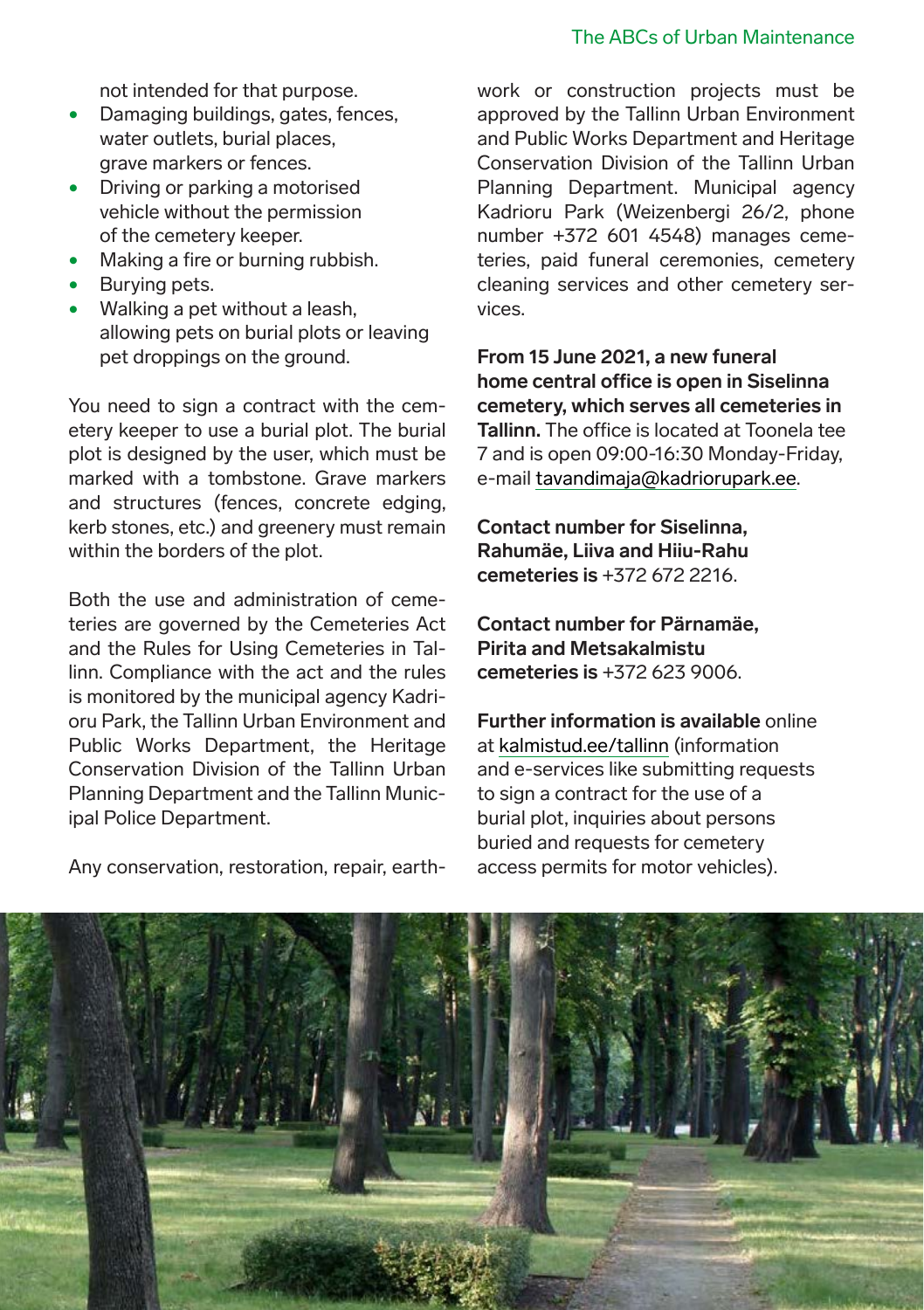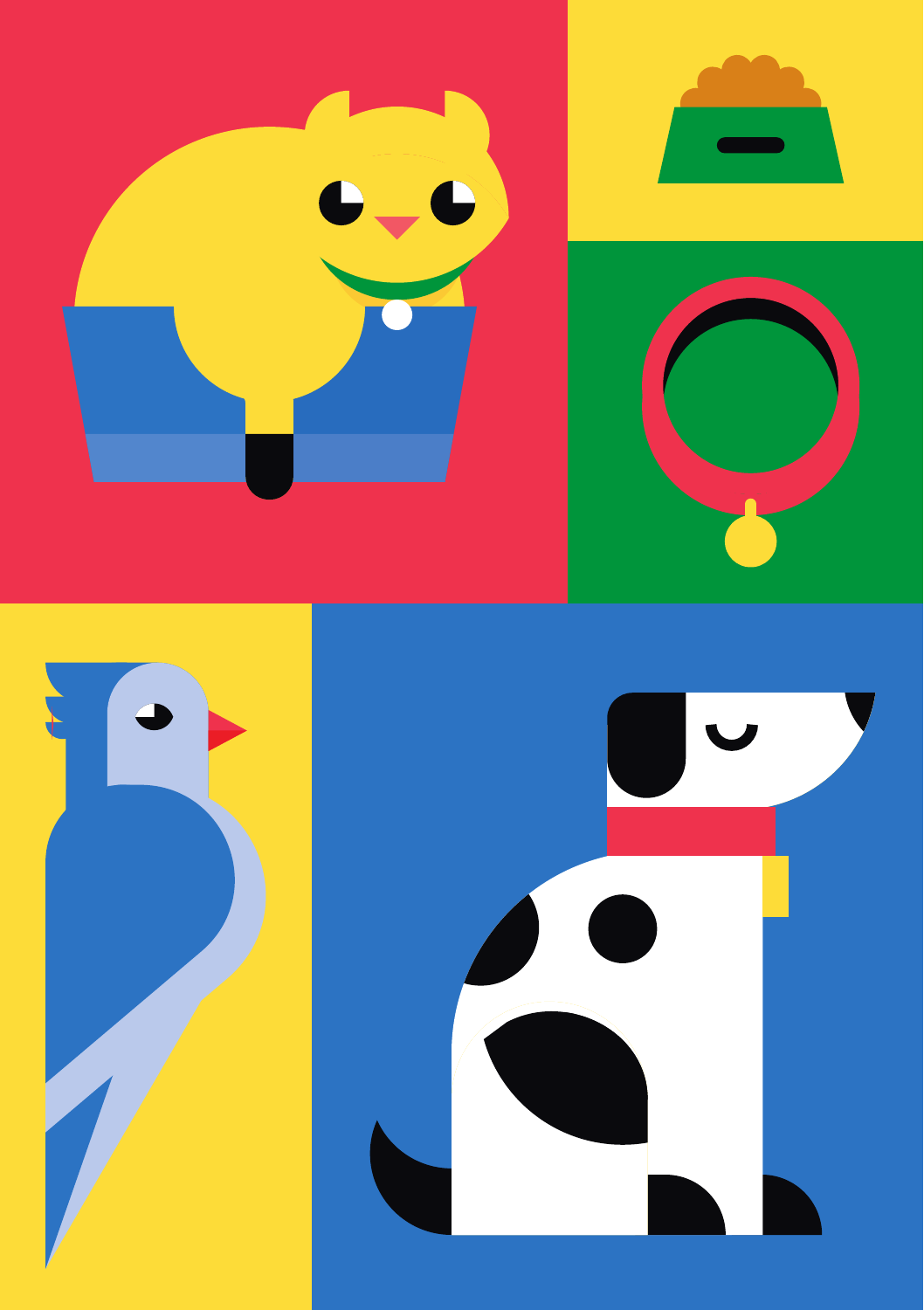## Birds and animals

## Pets

Pet owners must consider the interests and safety of other citizens and be mindful of wild flora and fauna – there are many protected species living and growing in Tallinn whose survival is threatened by freely roaming pets. Pets must be kept under control: they must not be allowed outside on their own, and all traces of their activities (droppings, hair balls from brushing, scratches, etc.) must be removed. Pet droppings must be placed in a plastic bag and thrown in the nearest rubbish bin. Pets must not be allowed to use children's sandboxes or neighbours' flowerbeds as a toilet. Pet owners must also make sure that their pet does not have unwanted offspring and that the pet is vaccinated, microchipped and registered. Furthermore, pet owners must ensure the medical treatment of their pets.

We advise against feeding stray or homeless animals. Please report such animals as soon as possible to **the Animal Shelters NGO by calling their 24-hour helpline on +372 51 41 431.**

Legislation regulating the keeping of pets: 'Rules for keeping cats and dogs in Tallinn', 'Urban maintenance rules of the City of Tallinn', 'Requirements for keeping pets', the Animal Protection Act and the Veterinary Act.

#### Dog-walking areas

Tallinn has established 22 dog walking areas. These are the only public places in the city where dogs can move around without a leash. Walking areas must be kept clean and dogs must not be allowed to disturb other people or animals.

#### **Locations**

- Kesklinn: Tiigiveski Park, Toompark, Politseiaed Park and the green area between Lilleküla railway station and Tehnika Street
- Põhja-Tallinn: Ehte 16 and Karjamaa 5
- Kristiine: Tondimõisa Park and Cederhilm Park (Mooni 30d)
- Haabersti: intersection of Astangu Road & Järveotsa Road and Õismäe Pond Park
- Nõmme: Pärnu mnt 327 and Pihlaka 12
- Lasnamäe: Liikuri 56, Vormsi 5, Kivila Park, Pae Park and Tondiloo Park
- Mustamäe: Sõpruse pst 263 and Ehitajate tee 89
- Tondimõisa park
- Opposite the Alemaa bus stop

**For more information** please visit [tallinn.](https://www.tallinn.ee/lemmikloom/koerte-jalutamine) [ee/lemmikloom/koerte-jalutamine.](https://www.tallinn.ee/lemmikloom/koerte-jalutamine)

#### Microchipping and registration

All cats and dogs kept as pets in Tallinn must be microchipped and entered in the Tallinn Pet Register.

**Microchipping** is the best method of identifying your pet, as the chip cannot be lost or removed. The chip connects the pet to its owner and makes it easier to return lost pets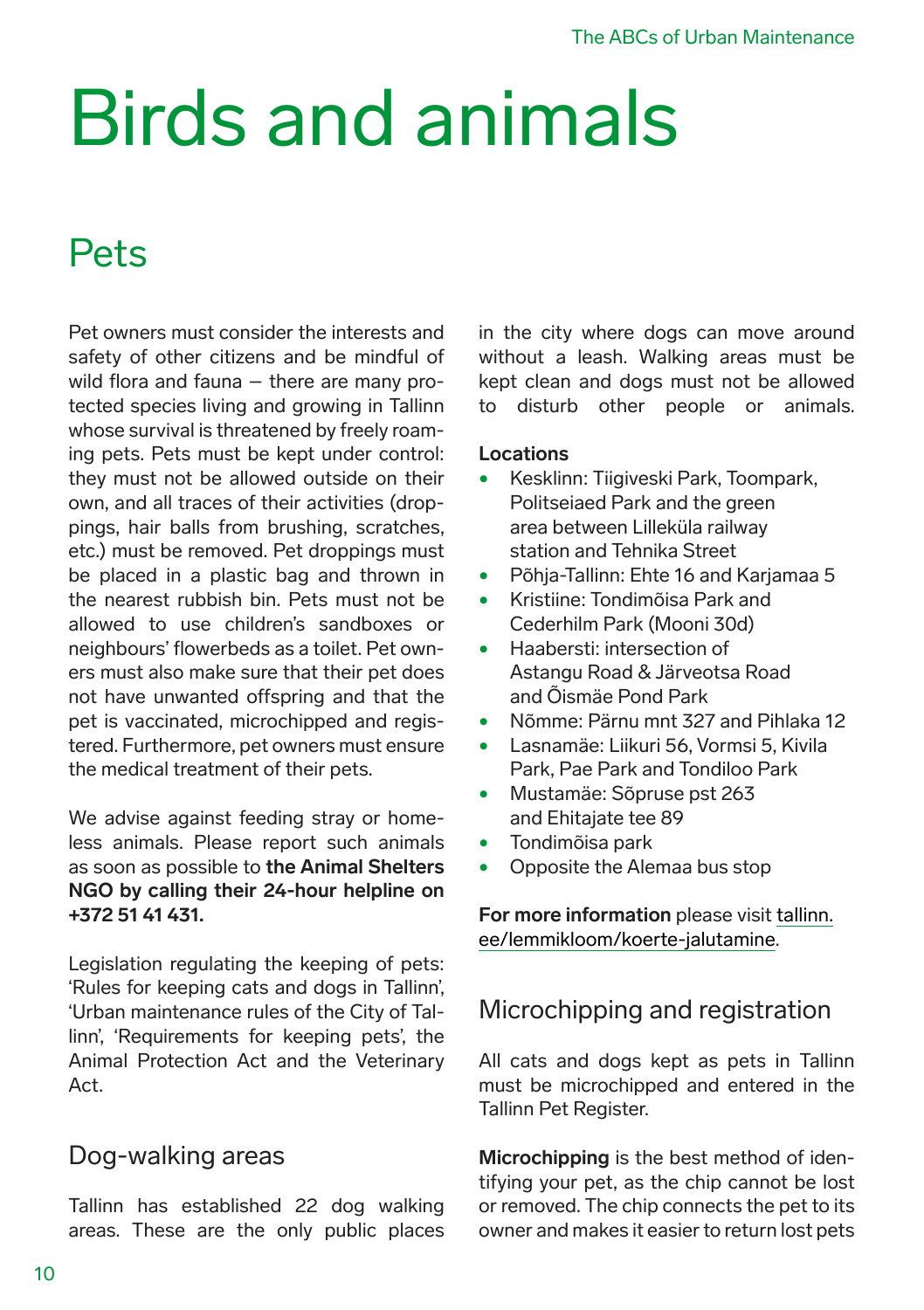to their homes. Microchipping and registration are also useful for cats kept indoors, as they may escape through an open door or window and be unable to find their way home. It is also necessary to identify pets when crossing national borders, attending animal shows or resolving ownership disputes.

Microchips are implanted by a veterinarian. Microchipped animals must be registered either in the Pet Register using the e-service at [llr.ee/e-teenindus](https://www.llr.ee/E-teenindus) (where you can also review and modify contact details and provide notice of a pet's death) or at the following locations:

#### **Mustamäe District**

• Animal Clinic of the Veterinary Diagnostics Centre Sipelga 2, +372 673 3101, [vetdiagnostika@gmail.com](mailto:vetdiagnostika%40gmail.com?subject=), [vetdiagnostika.ee](http://vetdiagnostika.ee)

#### **Pirita District**

• Pirita Animal Clinic Regati pst 1, +372 50 60 284, [pirethints@hot.ee](mailto:pirethints%40hot.ee?subject=)

#### **Kesklinn**

- Tallinn Urban Environment and Public Works Department Hariu 13, room 310. +372 616 4004, [hellika.landsmann@tallinnlv.ee](mailto:hellika.landsmann%40tallinnlv.ee?subject=), [tallinn.ee/lemmikloom](https://www.tallinn.ee/lemmikloom/)
- Miki Animal Clinic J. Kunderi 37, +372 633 3398, [info@miki.ee,](mailto:info%40miki.ee?subject=) [miki.ee](https://miki.ee)
- Tatari Animal Clinic Tatari 3, +372 646 7084, [tlk@tatari.ee](mailto:tlk%40tatari.ee?subject=), [tatari.ee](http://www.tatari.ee)

#### **Lasnamäe District**

- Lasnamäe Animal Clinic P. Pinna 19, +372 632 6070, [lasnamaeloomakliinik.eu](https://lasnamaeloomakliinik.eu)
- Vetekspert Animal Clinic Linnamäe tee 91, +372 635 2455, +372 50 44 866, [info@vetekspert.ee](mailto:info%40vetekspert.ee?subject=) [vetekspert.ee](https://www.vetekspert.ee)
- Nostrem Pet Animal Clinic Kivila 5, +372 634 0698, kliinik@nostrem.ee [nostrem.ee](http://nostrem.ee)
- Eliit Animal Clinic Sikupilli 3, +372 600 0194, +372 50 96 471, [eliitloomakliinik@gmail.com](mailto:eliitloomakliinik%40gmail.com?subject=), [eliitloomakliinik.ee](http://eliitloomakliinik.ee)
- Dakmett Animal Clinic Pikri 3, +372 655 2648, [dakmett.ee](http://dakmett.ee)
- Abivet Animal Clinic Virbi 4, +372 688 2085, +372 50 68 530, [info@abivet.ee,](mailto:info%40abivet.ee?subject=) [abivet.eu](http://abivet.eu)
- Mustakivi Animal Clinic Mahtra 1, +372 687 1131, +372 5551 0131, [info@mustakiviloomakliinik.eu](mailto:info%40mustakiviloomakliinik.eu?subject=), [mustakiviloomakliinik.eu](https://mustakiviloomakliinik.eu)

#### **Kristiine District**

• Kristiine District Government Metalli 5, room 110, +372 645 7127, [kylliki.valma@tallinnlv.ee](mailto:kylliki.valma%40tallinnlv.ee?subject=)

#### **Nõmme District**

• Kase & Michelsoni Animal Clinic Laulu 6, +372 651 6407, [loomaarstid@gmail.com,](mailto:loomaarstid%40gmail.com?subject=) [loomaarst.com](https://www.loomaarst.com)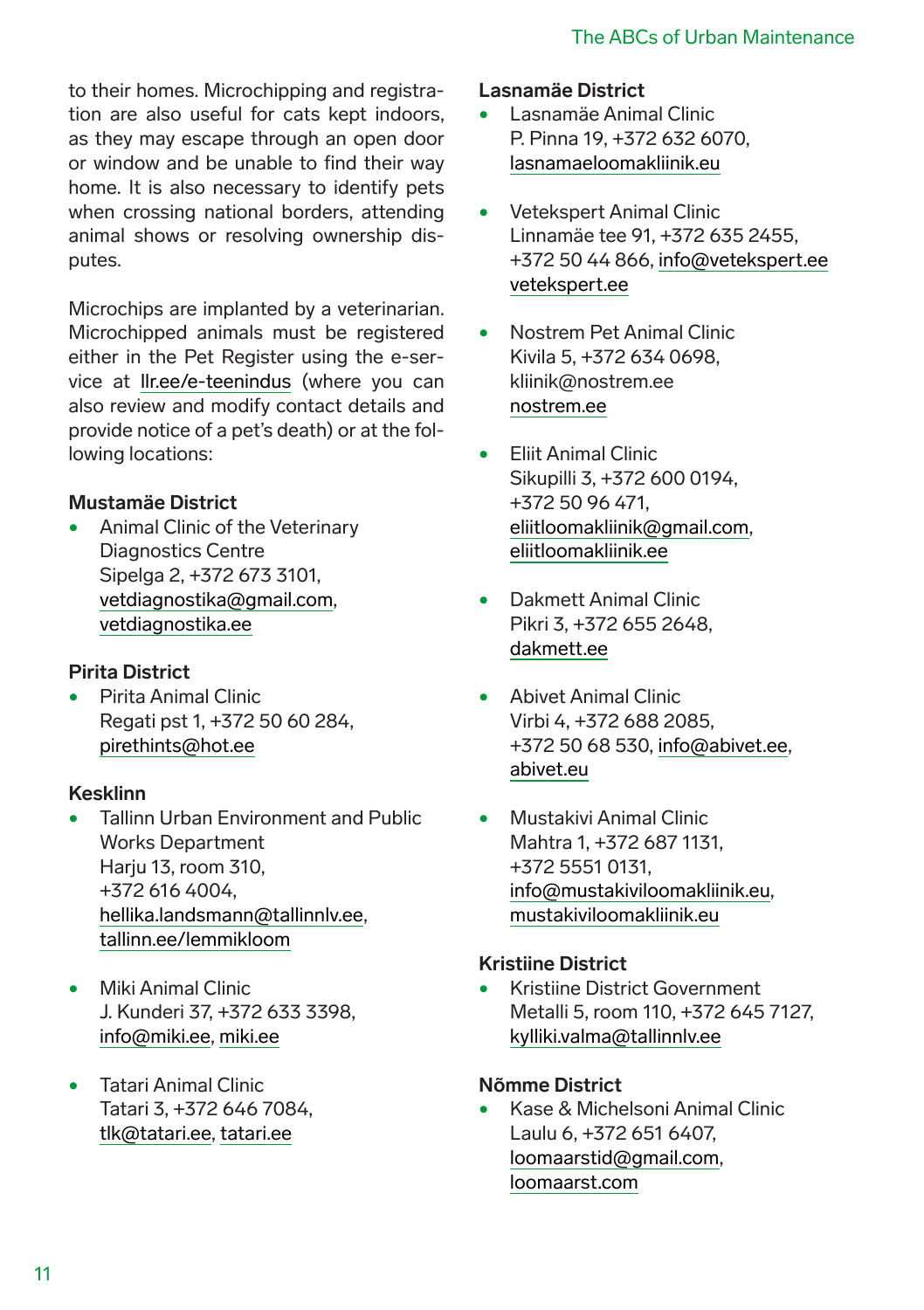#### **Põhja-Tallinn**

- FIE Andrei Rusmanov Telliskivi 39, +372 50 91 254, [andrei@rusmanov.com](mailto:andrei%40rusmanov.com?subject=), [rusmanov.com](https://rusmanov.com)
- Aleksei Ušanovi loomakliinik OÜ Lõime 19, +372 51 50 602
- Juri Karpenko Animal Clinic Paldiski mnt 42d, +372 672 1260, +372 51 36 722, [jkarpenko@alton.fie.ee](mailto:jkarpenko%40alton.fie.ee?subject=), [alton.fie.ee](http://alton.fie.ee)

**For more information, please** visit [tallinn.](mailto:https://www.tallinn.ee/lemmikloom/?subject=) [ee/lemmikloom](mailto:https://www.tallinn.ee/lemmikloom/?subject=) or call the Tallinn Urban Environment and Public Works Department at +372 616 4004 (during working hours).

#### **Sterilisation**

The number of stray animals roaming the streets can be effectively curbed by sterilising cats and dogs. Very few pets are kept for breeding purposes – most are just companions who are not required to produce any offspring.

Sterilised animals do not usually mark their territory or attract other animals. They become attached to their homes and remain within their territories. Normally, sterilised animals get along with one another better because their aggression levels are lower. Sterilisation improves the quality of life of pets, their owners and neighbours and helps maintain the city's good appearance and preserve its biodiversity.

#### Stray animals

Pets end up on the streets every day, either because they become lost or are abandoned by their owners. Stray cats pose a particular problem. Feral cats living in basements, outbuildings and elsewhere cause littering, disturb the urban biota and have numerous offspring. They often gather around apartment buildings since local residents feed them.

**In order to have stray cats taken to an animal shelter**, the apartment association should e-mail tallinn@varjupaik. ee with a description of the situation.

**Cat trappers** usually work late at night or early in the morning because cats are nocturnal animals. Where necessary, the trappers must be afforded access to shared premises like a basement or boiler room. People who feed the cats should be asked not to give them any food for a day or two before the trappers arrive, since cats will not walk into a trap if well fed.

**The trapping of stray cats and dogs in Tallinn is managed by the new Tallinn Animal Shelters NGO (Paljassaare tee 85).** Please report any stray or dead animals in Tallinn by calling their 24-hour helpline on **+372 51 41 431**.

**For information on animals** that have been found, visit the shelter's website at [varjupaik.ee/varjupaigad/tallinna](https://varjupaik.ee/varjupaigad/tallinna-loomade-varjupaik)[loomade-varjupaik](https://varjupaik.ee/varjupaigad/tallinna-loomade-varjupaik), call +372 51 41 431 or e-mail [tallinn@varjupaik.ee.](mailto:tallinn%40varjupaik.ee?subject=) The shelter can be visited if the visit is arranged in advance, from 10:00 to 16:00 daily.

**Should you encounter any problems concerning animal abuse or animal health**, please inform the Agriculture and Food Board by calling +372 605 4750 or by sending an e-mail to [vihje@pta.agri.ee.](mailto:vihje%40pta.agri.ee?subject=)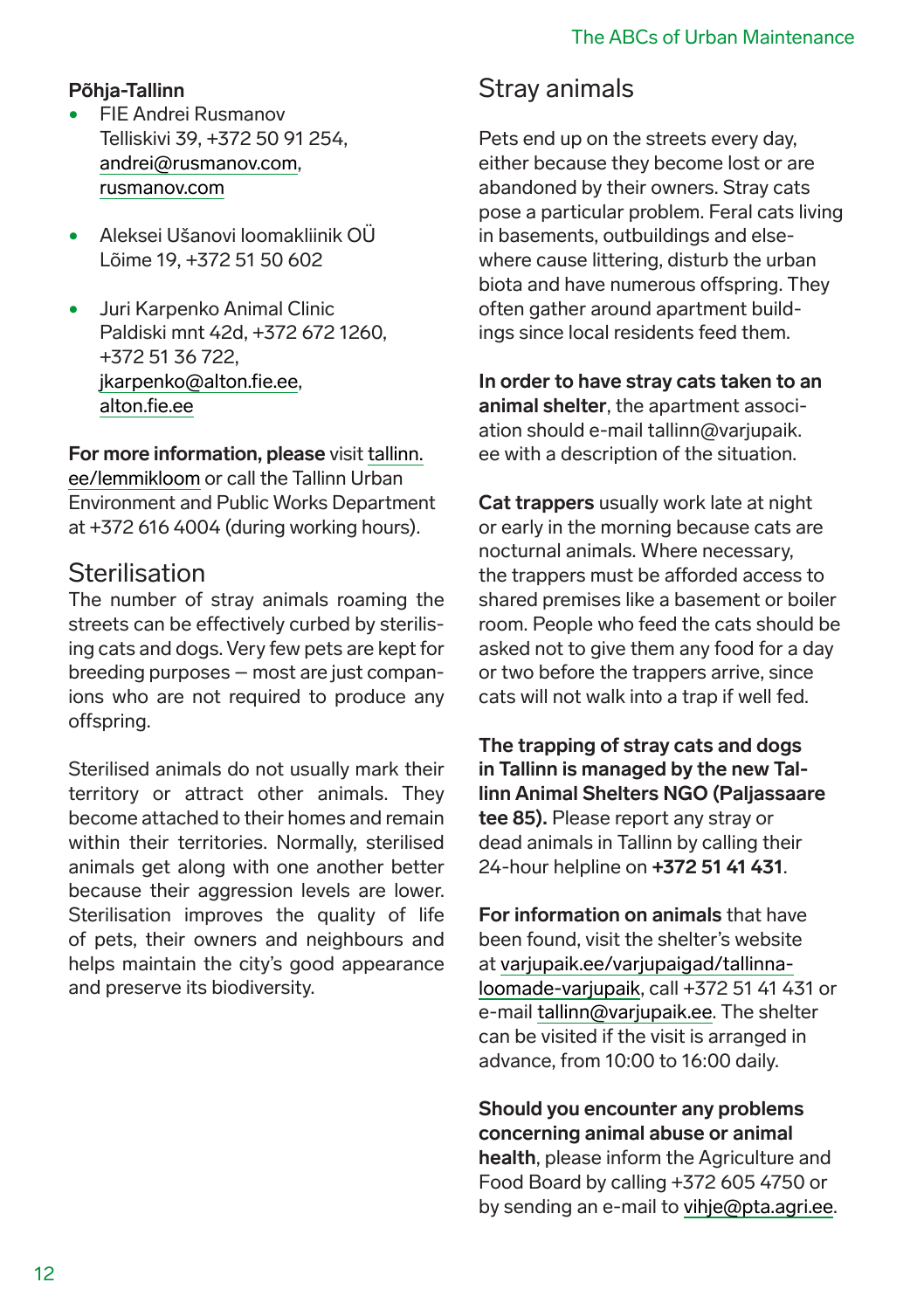## Birds and wild animals

#### Wild animals in the city

Tallinn has many green spaces, which are connected to the woods and natural landscapes beyond the city borders. Therefore, a range of wild animals can be encountered in Tallinn's green spaces, from harvest mice to moose. Generally, wild animals do not pose a danger to citizens or to themselves because their range of activity is restricted to green sites. A healthy animal is usually cautious enough to avoid contact with humans. More trouble is caused by young animals, who start to independently move around at the end of summer and in autumn. The animals most often involved in traffic accidents are squirrels, hedgehogs and roe deer. On streets with a higher chance of encountering hedgehogs, traffic signs picturing hedgehogs have been installed. On roads with more squirrel traffic, cabletype squirrel bridges have been installed.

You should call the Environmental Inspectorate hotline on 1247 if:

- a wild animal looks ill or is behaving oddly, e.g. it tries to approach a human;
- a wild animal is in a helpless situation or injured, e.g. trapped in a garden or urban space;
- a large wild animal (like a wild boar, deer or moose) wanders into the city and may injure itself or cause an accident.

Drivers can avoid collisions with wild animals by:

- adhering to speed limits; and
- driving more slowly in garden suburbs and streets and roads traversing forests, especially at dusk and in the dark.

Rats, foxes and raccoon dogs are lured into gardens and courtyards by food waste and other easily accessible foods. To avoid unpleasant encounters:

- do not try to lure or domesticate wild animals;
- do not feed wild animals keep the lid on your rubbish container closed, prepare your compost in a closed box and avoid leaving pet food outdoors;
- advise your neighbours against feeding wild animals in urban settlements.

Catch rodents in traps instead of poisoning them and deal with snails by removing them by hand rather than using snail pellets. Venomous rodents and snails are easy prey for their natural enemies, which can then suffer from a lethal dose of poison.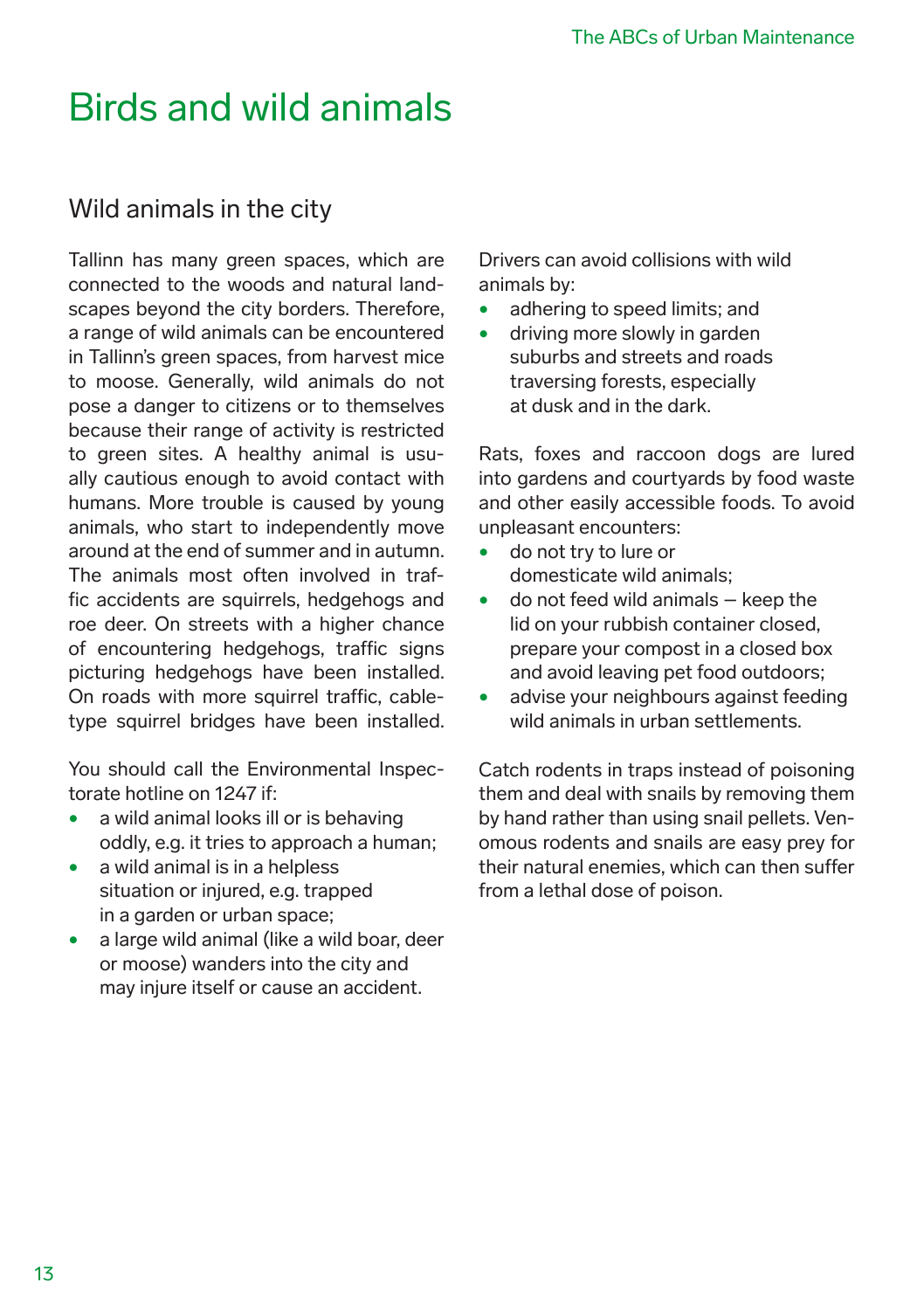#### Feeding of birds

Many bird species have adapted to living in the urban environment. The bird population in the city grows mainly because of the rich food supply and safe nesting conditions. Biowaste, which is easily accessible in cities, accounts for a large share of the birds' food supply, and rooftops that predators and people are unable to gain access to provide safe nesting places. As a result, more offspring can be raised in the city than in the wild.

If the spring screeching of seagulls around the house becomes too disturbing, you should reduce the amount of food waste available to birds. This can be achieved by keeping the area around the house clean and properly closing the lids of rubbish bins. Local residents should be advised not to feed the birds. To avoid seagulls nesting on the roof, the roof should be cleared of moss and twigs in early spring before nesting season begins. After this, it should be monitored every 5-7 days to see whether the seagull has abandoned the building and, if necessary, remove the nest. The nest should only be removed if there are no eggs inside.

During the nesting period, you should be careful not to get too close to any baby birds, as crows and seagulls protect their offspring and the adult birds may react by screeching and diving at you. Such behaviour is natural and poses no danger to people but may still give you a fright.

Small birds may be fed during cold winters, as they usually do not cause any trouble; however, feeding must be consistent and the diet must be varied.

Aquatic birds should never be fed. The natural diet of mute swans, mallard ducks and other aquatic birds consists mostly of aquatic invertebrates, plant rhizomes and fish. Bread offered by humans does not provide the birds with the nutrients they need – instead, it causes metabolic disorders which, in the long run, compromise their ability to fly and breed. A drop in temperature and a lack of food trigger the migration instinct in birds, which is an adaptation mechanism they have developed that ensures their survival. Extra food creates an ecological trap for birds, making them dependent on it and disrupting their natural instincts. Weakened birds that have formed colonies have a higher risk of catching contagious diseases. Close contact with sick birds may pose a threat to humans as well. As such, to ensure the wellbeing of aquatic birds, we must allow them to act on their natural instincts.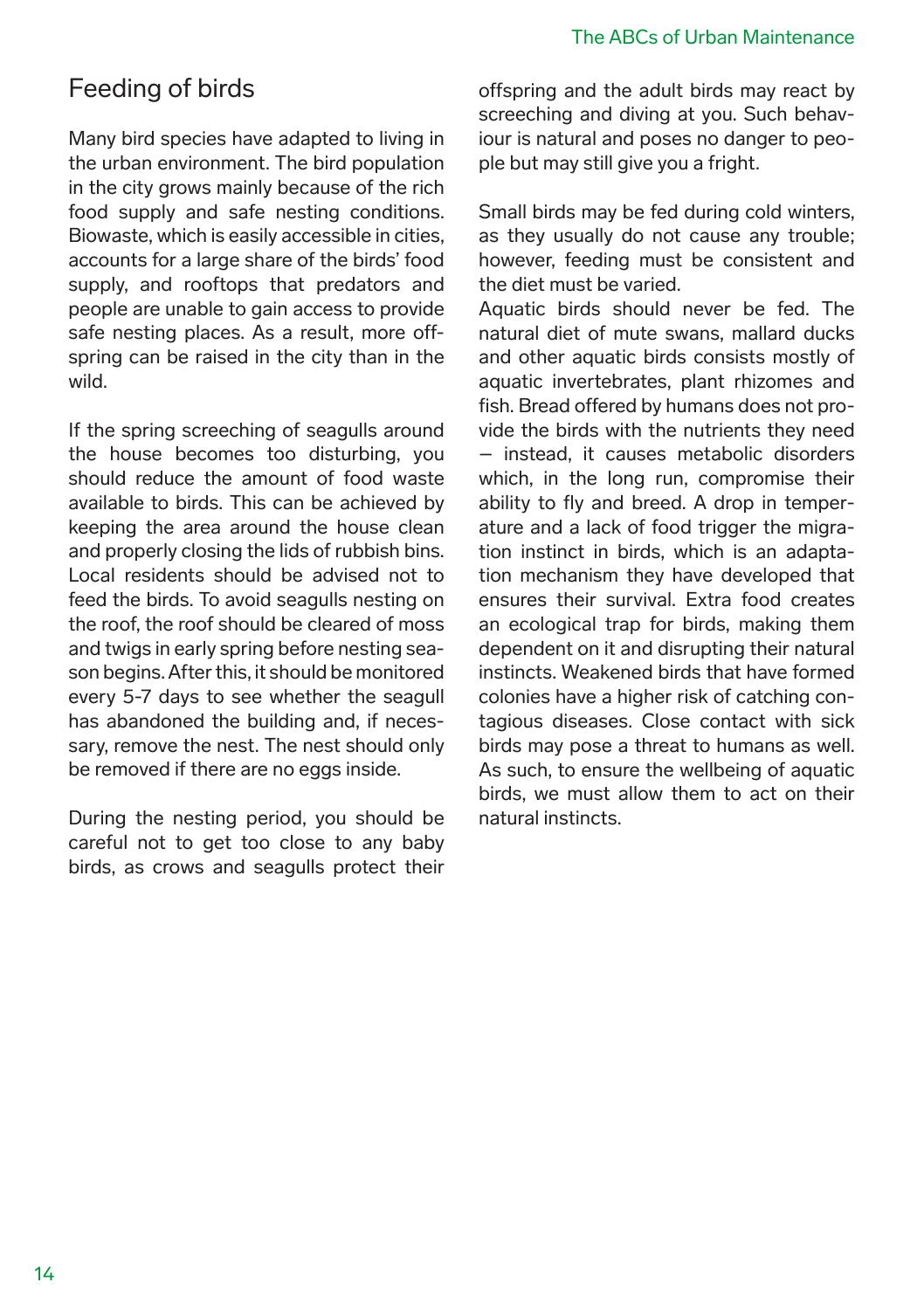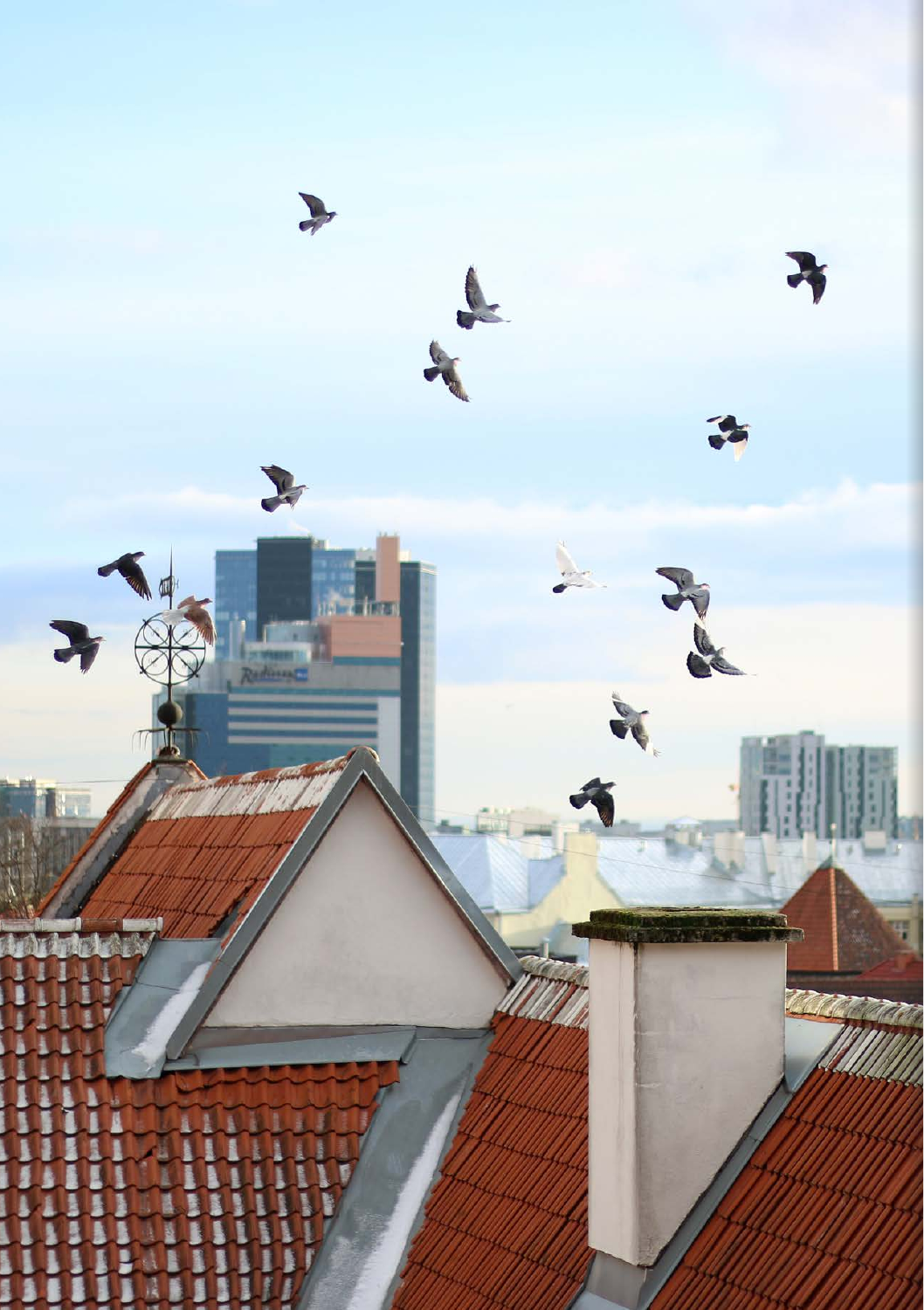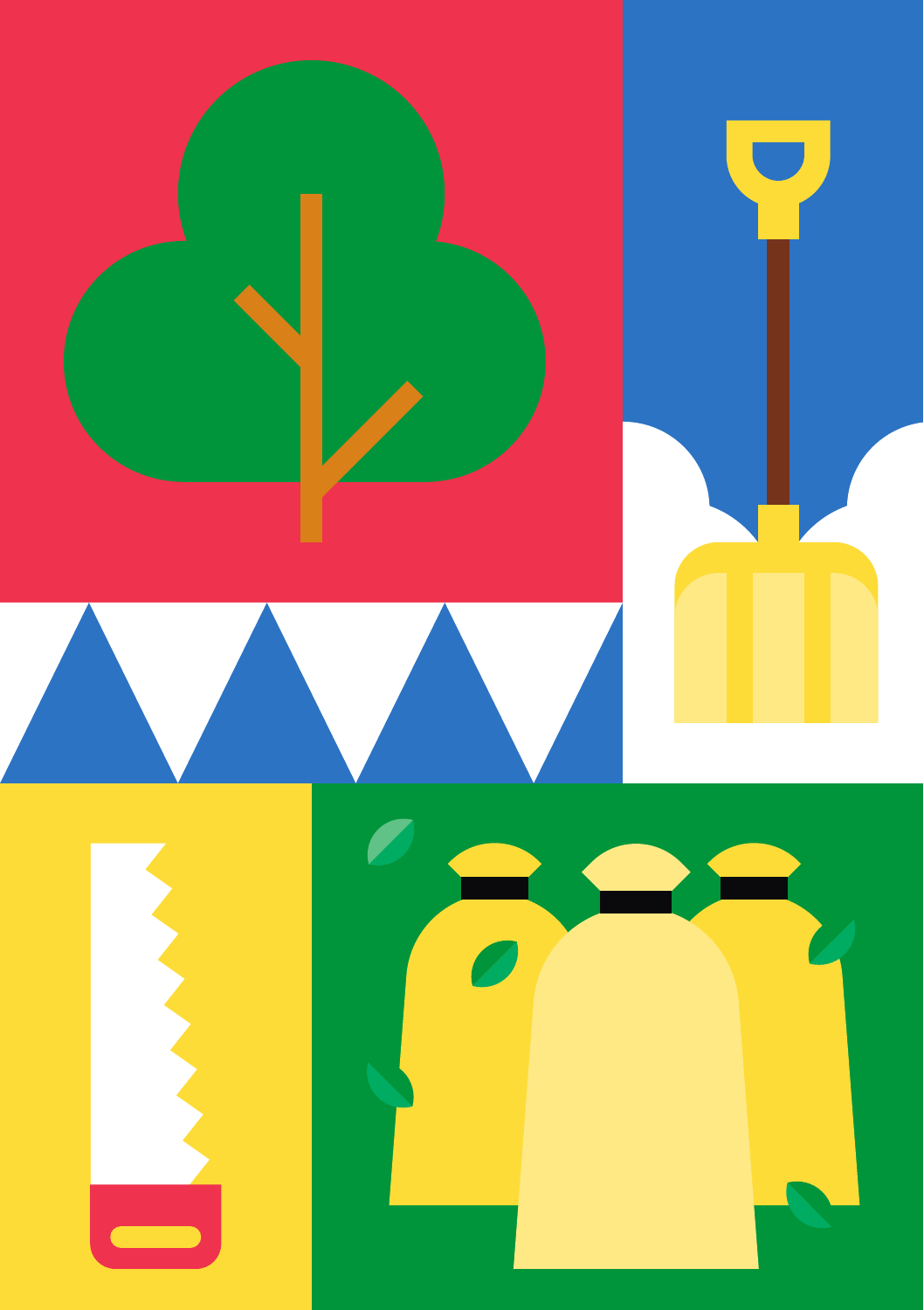## Information for property owners

Tallinn City Council Regulation No. 6 of 28 May 2020 'Urban Maintenance Regulation' says that the owner of the property must maintain the property and its immediate surroundings outside the fence in good condition. The cutting and maintenance of trees (other than fruit trees) growing on the property is regulated by Tallinn City Council Regulation No. 2 of 11 February 2020 'Procedure for granting cutting and maintenance permits'.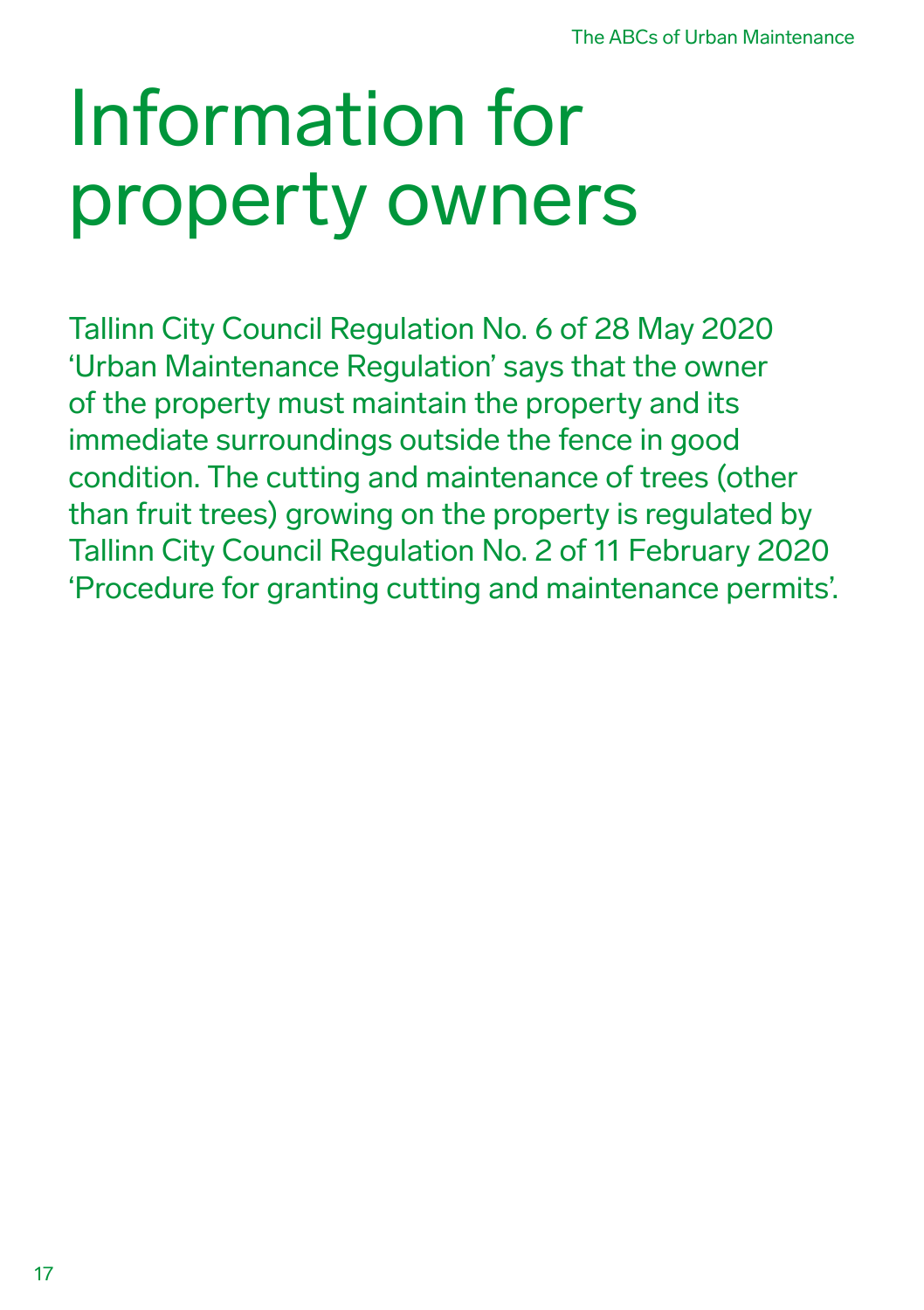## <span id="page-17-0"></span>Tree care and cutting

The good condition of trees can be maintained by proper **pruning** done at the right time. A pruning permit must be requested from the Tallinn Urban Environment and Public Works Department if a tree has been neglected for a long time and its branches have grown so long as to reach the walls or windows of buildings.

A tree's crown and root system are balanced, hence it is important that the root system of the tree is not damaged, which means that there must be no excavations deeper than 10 cm in the area. If the root system is damaged, dead branches start appearing.

The best time to prune deciduous trees is early spring, when they have not yet grown leaves. The next best time for pruning is in mid-summer. Trees must not be cut during intensive sap flow, bud burst or leaf formation. It is also not good to prune in the autumn when the tree is preparing for winter or in the winter when the temperature has dropped below -10 degrees. Trees are pruned by tree care specialists known as arborists. Incompetent or mistimed pruning could damage a tree and cause it to dry out or break unexpectedly.

A cutting permit must be obtained to **cut down a tree** that has become dangerous. If

a tree displays one or more of the following characteristics, you should contact a competent specialist, also known as an arborist, for their expert opinion or request a cutting permit from the Tallinn Urban Environment and Public Works Department:

- It has developed numerous dry branches or its top has become dry.
- Fruiting bodies of fungi have appeared on its trunk or base.
- The angle of the tree has rapidly become more acute and a mound of soil has emerged from the ground on the opposite side.
- Cracks have appeared in the trunk or between branches.

Felling a healthy tree in a construction zone also requires a cutting permit. In this case, the person requesting the permit is assigned a replacement planting obligation, meaning they are required to compensate for felling a viable tree by planting new trees and caring for them for a two-year period.

**For more information** about cutting and pruning permits, please visit [tallinn.ee/](mailto:https://www.tallinn.ee/Teenus-Raieluba?subject=) [Teenus-Raieluba](mailto:https://www.tallinn.ee/Teenus-Raieluba?subject=) or call the Landscaping Division of the Tallinn Urban Environment and Public Works Department on +372 640 4528 (during working hours)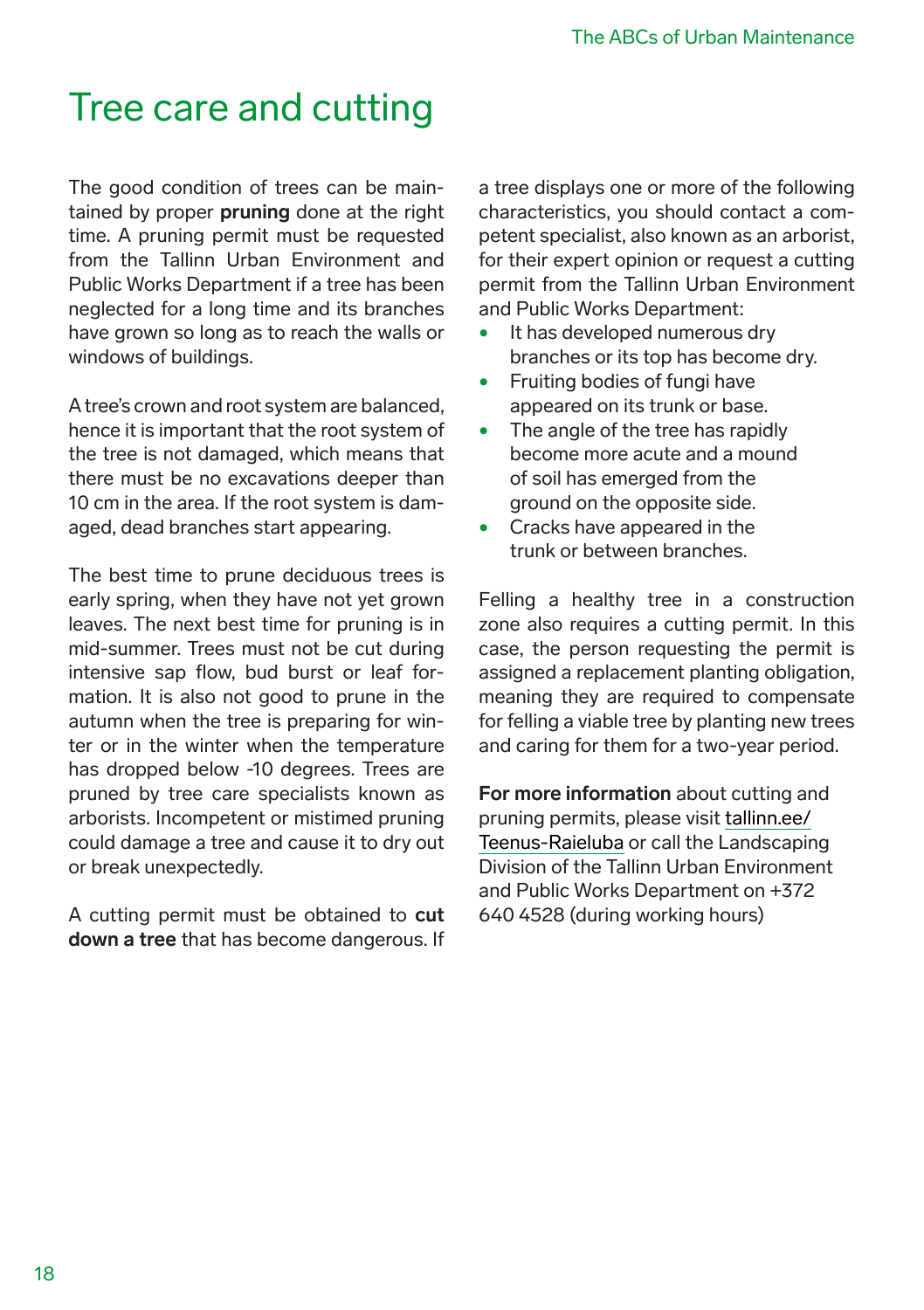## Planting trees

When planting trees, you should remember that they will grow in that spot for decades. Because of that, you should find a spot where saplings have sufficient space to grow a strong root system and a beautiful crown, which means that the surrounding space corresponds to the size of a fully grown tree. Trees cannot be planted in the protection zones of aboveground or belowground utility networks. In addition, you should consider your neighbours in choosing the right spot in order to avoid tree shade problems with the shadows created by trees. When undertaking larger-scale landscaping of a yard, you should consult a landscape architect or gardener with sufficient experience.

**Replanting** trees with a basal diameter of more than 8 cm (excluding fruit trees growing on private property) must be approved by the Tallinn Urban Environment and Public Works Department.

## Maintenance in winter

Property owners must make sure that the pavements bordering their properties are de-iced and acquire the necessary tools and bulk materials. The grain size of sand or gravel used for de-icing must be 2-6 mm. Snow may be deposited on pavements provided that the space available for pedestrians and cyclists is at least 1.2 m wide. The roof and façade must be regularly checked and the owner must make sure that any snow and icicles are removed from the roof in good time. Installing electric heating cables in gutters and drainpipes can prevent the formation of icicles.

Requirements related to removing icicles and snow from a roof:

- Inform the residents of the building when removal operations will take place in good time.
- Notify the city of removal operations by calling the helpline 14410.
- Notify the Tallinn Transport Department of the time and place of removal operations if traffic will need to be diverted or a street closed.
- Organise the relocation of any

vehicles parked nearby.

- Install an information board in a visible place indicating the type of danger, the name and telephone number of the person responsible for the removal operations and the start and end time of the operations.
- Ensure safe passage for pedestrians and vehicles or divert them for the duration of operations, surround the danger zone with a temporary fence as necessary and ensure the that the zone is marked with traffic control devices according to the Regulation of the Minister of Economic Affairs and Communications entitled 'Traffic control requirements for road works'.
- Ensure the availability of personal protective equipment and other items required for occupational safety as necessary.
- Prevent the falling of snow or icicles onto buildings below.
- Remove any snow and icicles that have either fallen or have been moved onto the pavement or driveway.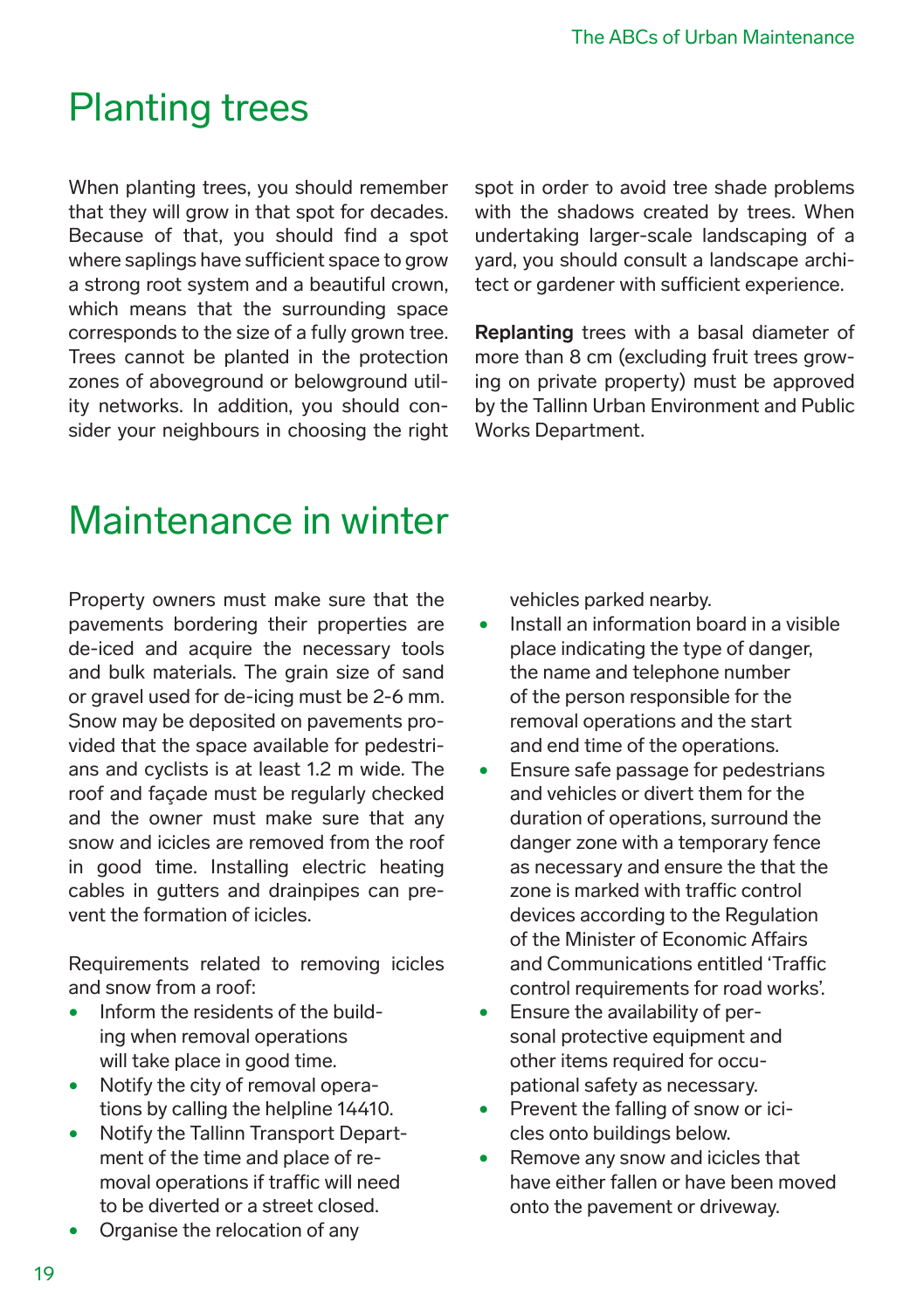## Heating in the winter

Wood-stove heating is the second main source of pollution in Tallinn after traffic. Anybody can reduce air pollution with the right techniques.

The most important thing is to avoid burning waste, as toxic gases and soot (PM10) from waste incineration pollutes the air both in the immediate vicinity and beyond.

It is important to heat with dry wood because then air pollution from burning is minimal.

If possible, you should take into consideration weather conditions and avoid heating, for example, in the case of low pressure, which pushes the smoke against the ground, or in the case of wind, which leads it directly into the neighbour's garden.

In order to preserve the fireplace, including avoiding the risk of a soot fire, the furnace, fireplace or stove in use and their chimney and flue must be cleaned at least once a year.

If necessary, for example, according to the user manual or the condition of the heater, it must be cleaned more often.

It is reasonable to maintain a stove used seasonally, for example, before each heating period.

However, an older stove should be inspected immediately after the heating period so that the need for repairs does not become apparent just before the next heating period.

**Estonian Rescue Board: [rescue.ee/et/](https://www.rescue.ee/et/kuettesuesteemide-seadustamine) [kuettesuesteemide-seadustamine](https://www.rescue.ee/et/kuettesuesteemide-seadustamine) Emergency phone number 112 Estonian Rescue Board Raua 2, 10124 Tallinn**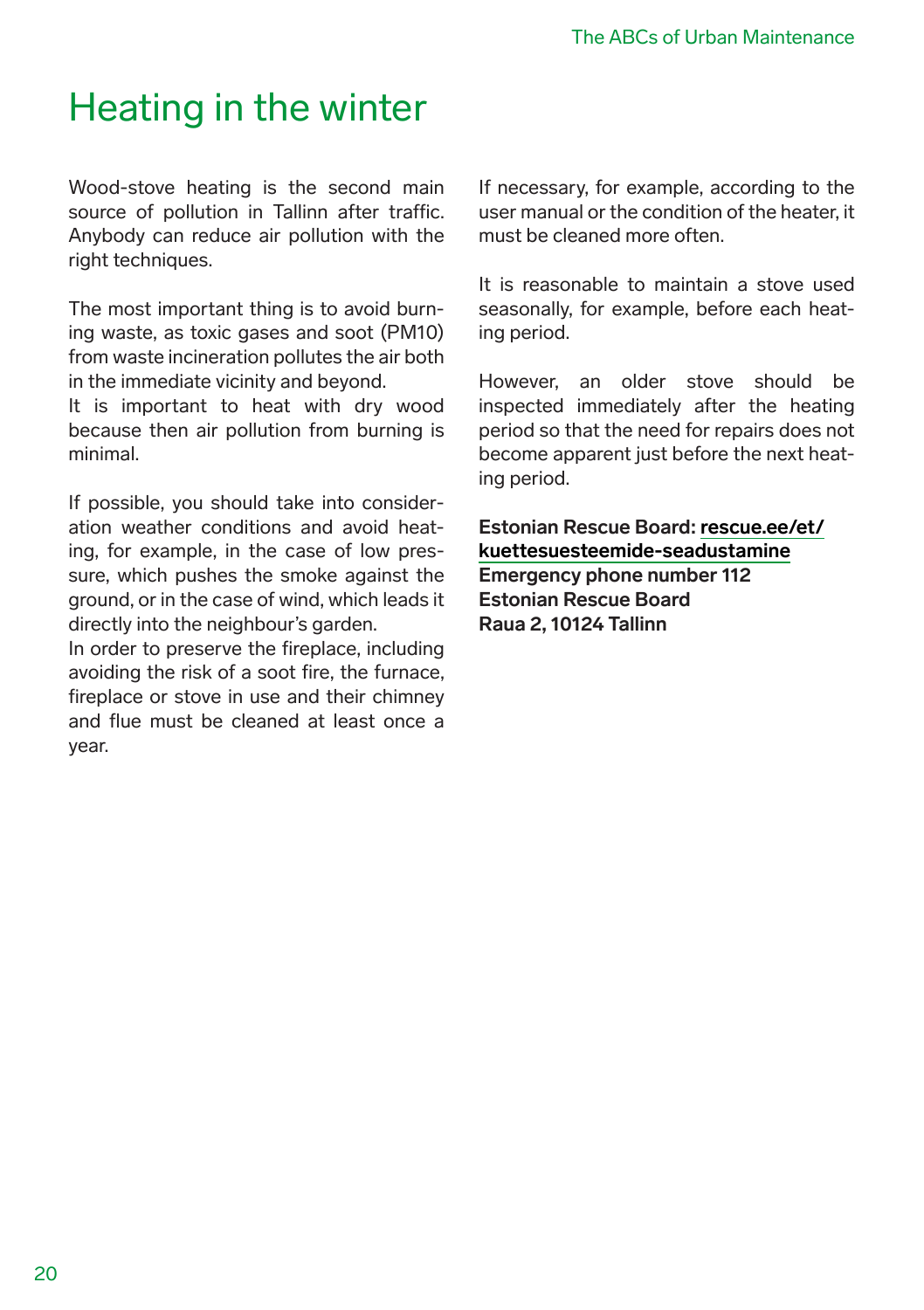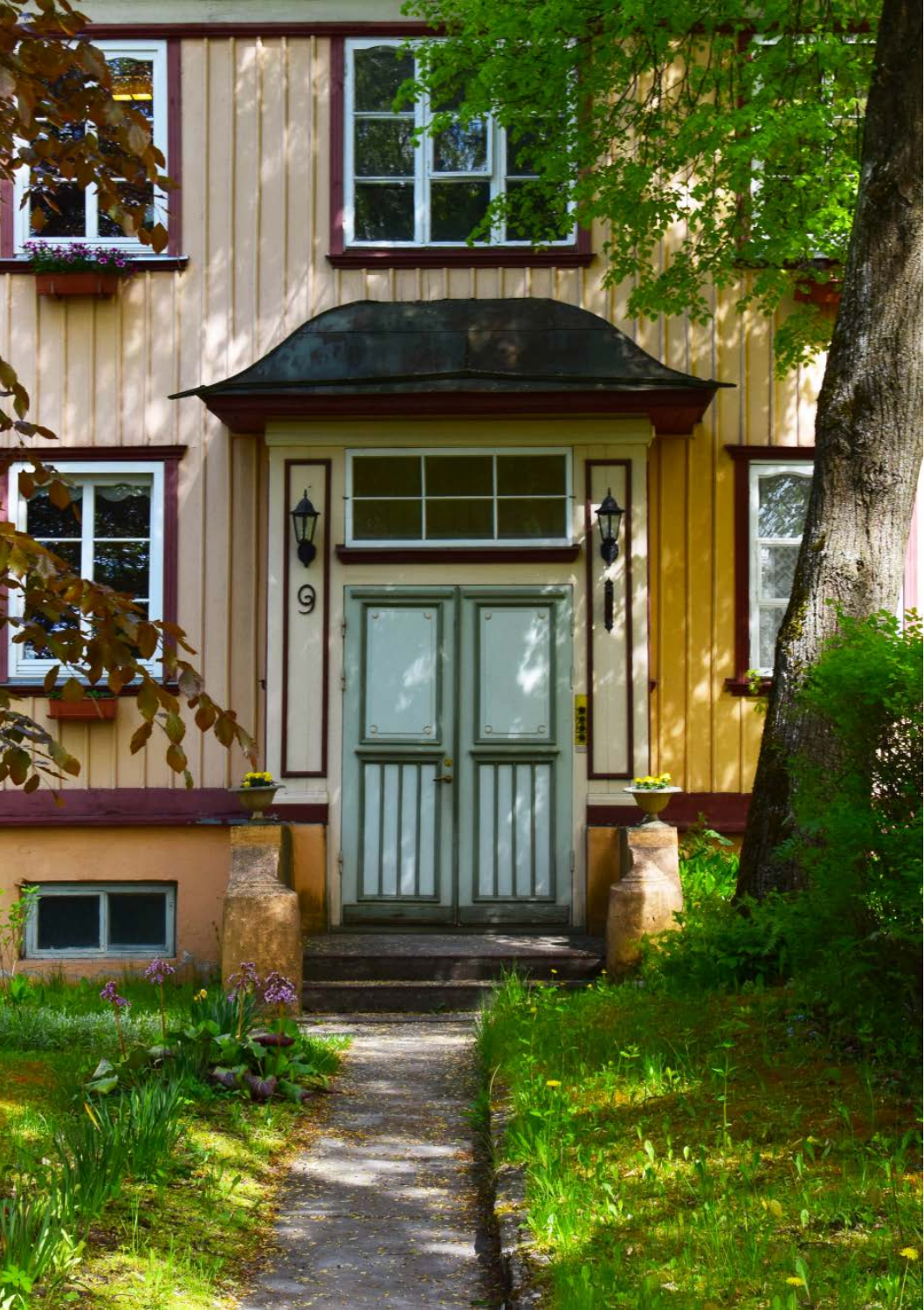## "Yard Makeover" project

Yard Makeover is a project designed for apartment associations in Tallinn to improve the appearance and safety of their yards. It aims to support the construction of car parks, recreational areas, playgrounds, sports grounds and outbuildings and the resolution of issues related to rainwater. In addition, the installation of waste houses and deep collection tanks will be supported.

Applications for the grant should be filed with the local City District Government.

**For more information**, please visit [tallinn.ee/korteriuhistu](https://www.tallinn.ee/korteriuhistu) [tallinn.ee/Teenus-Hoovid-korda-toetus o](https://www.tallinn.ee/Teenus-Hoovid-korda-toetu)r contact your local City District Government or the Tallinn Property Department.

### "Green Yard" project

Apartment associations in Tallinn are eligible to apply for support from the city for landscaping works in the yard of an apartment building to make the living environment of the city more attractive.

**The application for the grant should be filed within two months of the work commencing.**

The maximum amount of the landscaping grant available to one apartment association amounts to 60% of eligible expenses but no more than 600 euros per year.

**For further information**, please visit [tallinn.ee/korteriuhistu](https://www.tallinn.ee/korteriuhistu) [tallinn.ee/Teenus-Projekt-Roheline-ou](https://www.tallinn.ee/Teenus-Projekt-Roheline-ou)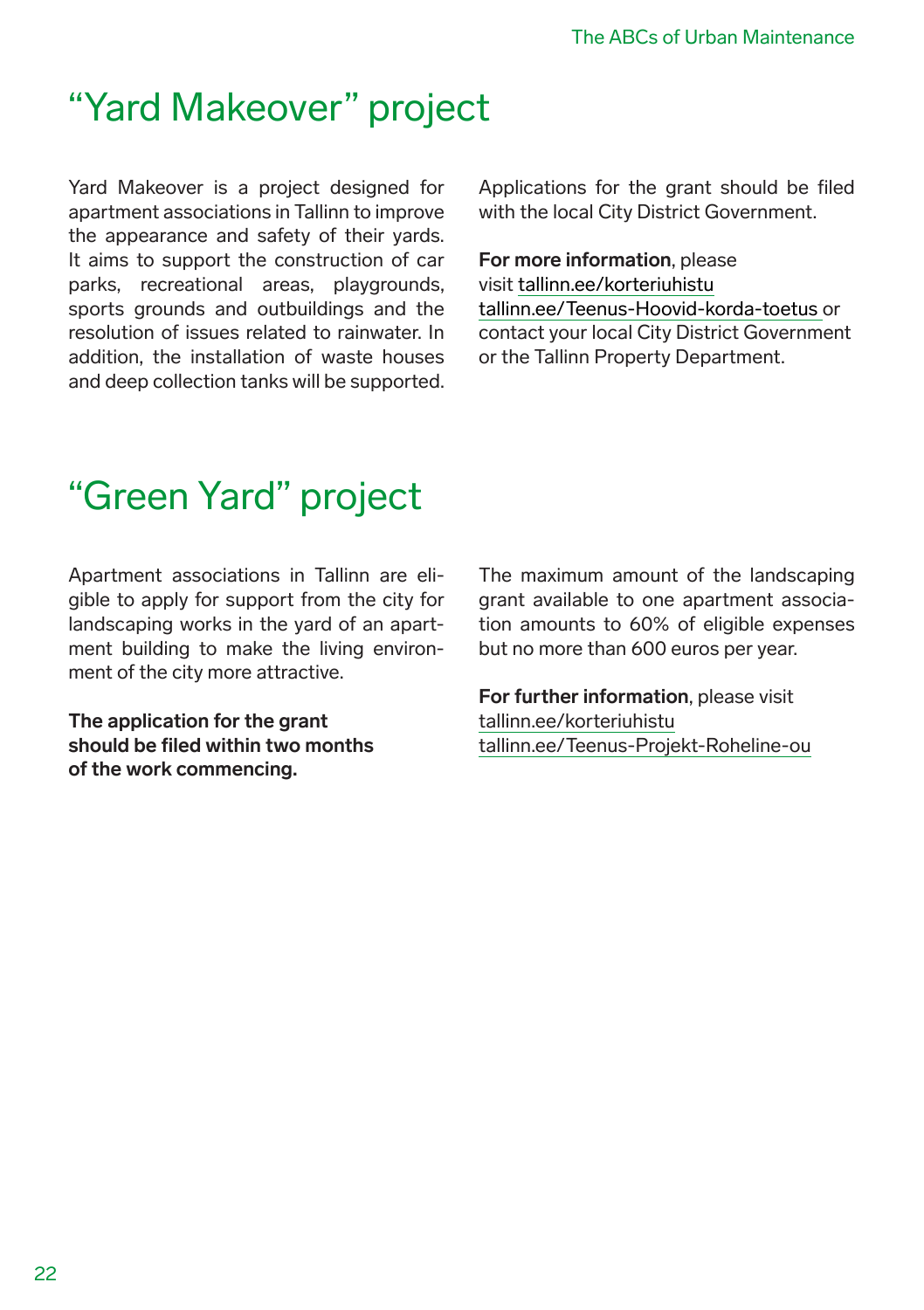



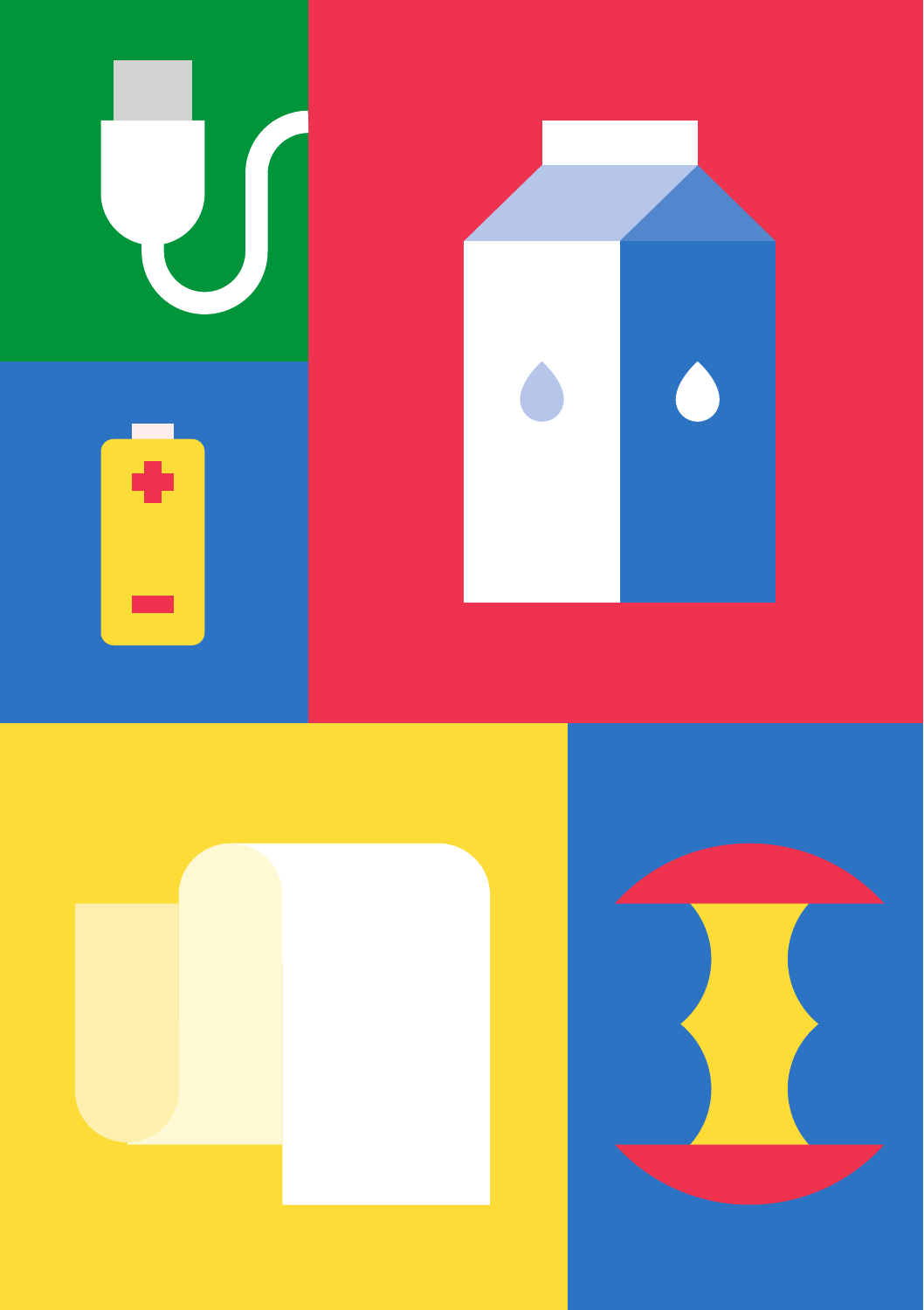## Waste and circular economy

In order to keep our environment decent and conserve natural resources, waste generation must be prevented as much as possible and the generated waste must be collected and handled in an environmentally friendly manner. Waste management is based on the recycling hierarchy, i.e. the principle of minimising the impact of waste management on the environment. Preference should be given to waste prevention, reuse (i.e. your old one is my new one), preparation for reuse (e.g. repair), material recycling (e.g. producing patio tables from plastic packaging or compost from food waste) or other reuse (e.g. incineration with energy recovery). Depositing into landfills is considered to be the last solution in the hierarchy. environment and to reduce the cost of waste treatment.

The development and implementation of waste prevention and management measures is guided by the waste hierarchy:



**For more information** please visit [tallinn.ee/keskkond/jaatmed](http://tallinn.ee/keskkond/jaatmed). Designated public garbage containers and waste collection terminals can be found on the online map at kaart.tallinn.ee/Tallinn.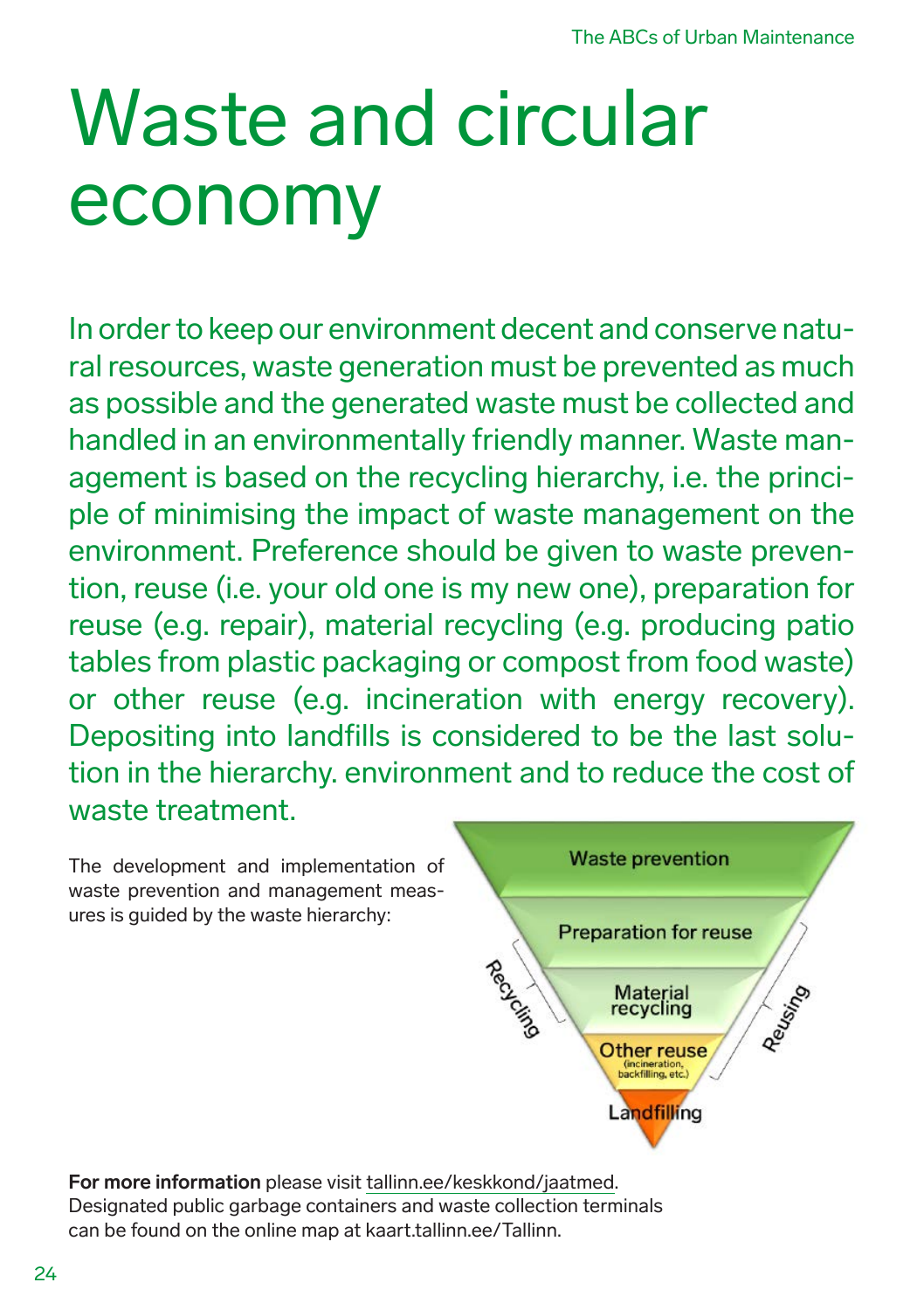## Municipally organised waste collection

Municipally organised waste collection means the collection and transportation of household waste from a designated area to designated waste treatment sites by an operator selected by local authorities. The municipal scheme in Tallinn covers the collection of biodegradable waste, paper and cardboard, bulky items and mixed household waste.

There are 13 waste collection areas in Tallinn, the service of which is divided between three companies as follows:

- 1. Eesti Keskkonnateenused AS Lasnamäe (3 regions), Põhja-Tallinn (2 regions).
- 2. AS Tallinn Recycling Centre City Centre, Old Town, Nõmme
- 3. Tallinn Waste Collection Centre Haabersti, Kristiine, Pirita, Mustamäe (2 regions).

**For more information**, please visit [tallinn.ee/jaatmed](https://www.tallinn.ee/est/keskkond/jaatmed)

**Tallinn Waste Collection Centre** [prugi.ee](https://www.prugi.ee/portal/), +372 616 4000

**Eesti Keskkonnateenused AS** [keskkonnateenused.ee,](https://www.keskkonnateenused.ee/avaleht) +372 640 0800

**AS Tallinn Recycling Centre** [tjt.ee,](https://tjt.ee) +372 609 6410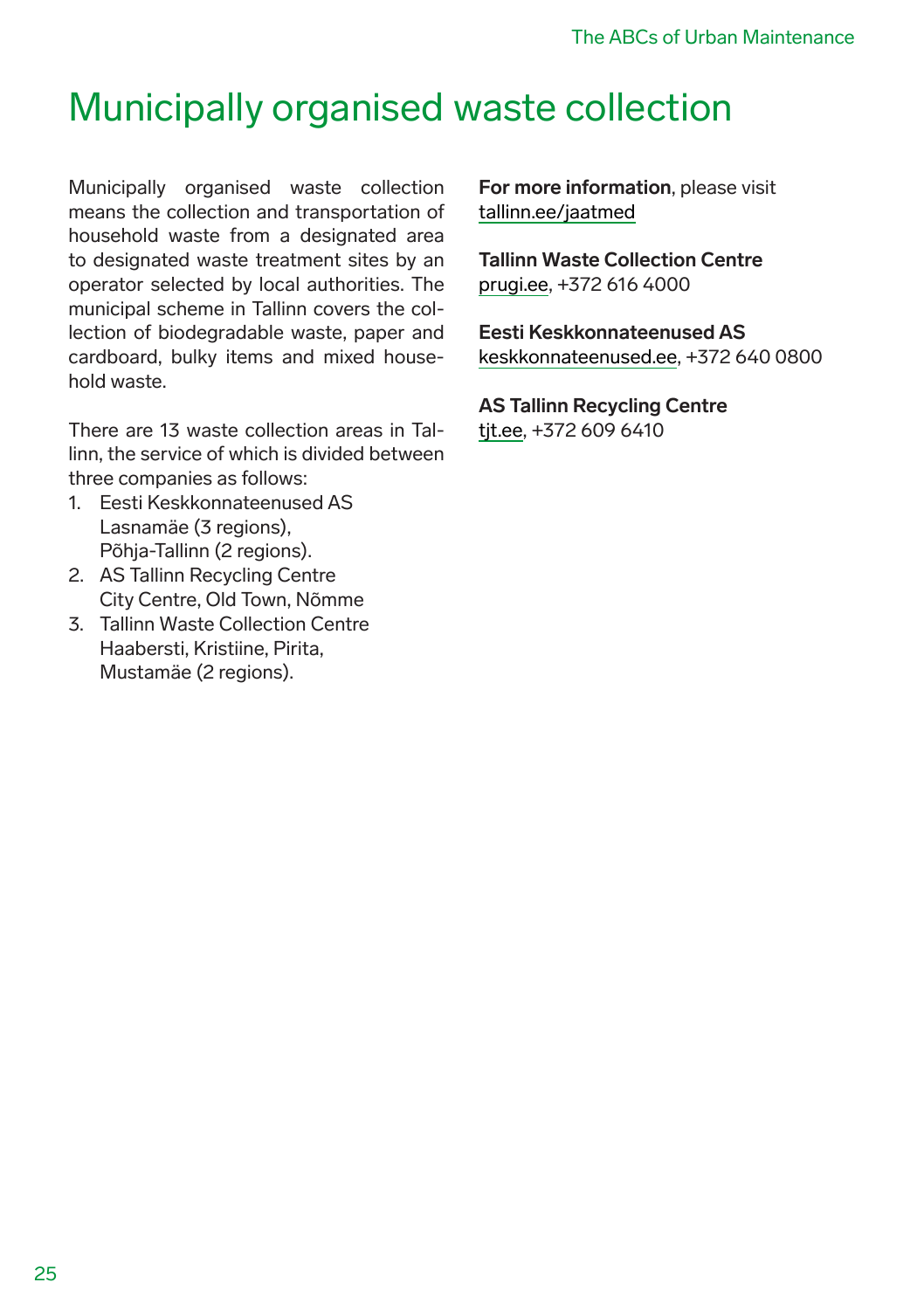### **Packages**

Packaging means products of any material used for holding, protecting, handling, delivering or presenting goods during their life cycle – from raw material to finished product and from producer to consumer. Packaging waste may feature a deposit label (deposit-system containers) or have none.

**Deposit-system** containers are beverage containers made of metal, glass or plastic that carry a deposit label and are subject to a deposit charged from the consumer upon purchase. It must be possible to return deposit-system containers to collection machines installed at the point of sale or a nearby location indicated at the point of sale. The deposit is reimbursed once empty containers are delivered to the collection machine at the point of sale. The packaging recovery organisation Eesti Pandipakend manages the collection of deposit-system containers.

**Packaging without a deposit label** can be delivered to a public collection station or a waste collection terminal or a waste handler can collect the packaging waste for a fee (for example, packaging placed in a designated collection bag or a mixed packaging container and a glass container).

#### **Packaging must be emptied and cleaned prior to delivery or collection!**

Packaging without a deposit label can be delivered to waste collection terminals or public collection stations and placed in three separate containers:

• **Containers for paper and cardboard packaging** (blue) are for cardboard boxes, craft paper, paper bags and other clean paper packaging.

- **Containers for glass packaging** (green) are for bottles and jars made of clear or coloured glass and other clean glass packaging.
- **Plastic packaging (e.g. plastic packaging, yoghurt cups, butter cartons, oil, ketchup and mayonnaise bottles, cosmetic and care product packaging), metal packaging (e.g. food and drink packaging, metal lids and caps and canned food) and beverage containers or other materials (e.g. wood packaging, textile packaging, tetra packaging, etc.) can be disposed of in the metal and plastic packaging containers** (yellow).

The collection of packaging without a deposit label is managed by the recovery organisations OÜ Eesti Pakendiringlus, Eesti Taaskasutusorganisatsioon MTÜ and OÜ Tootiavastutusorganisatsioon.

**For more information about collecting packaging, please visit** [tallinn.ee/est/keskkond/](https://www.tallinn.ee/est/keskkond/pakendipunktid#kohtkogumine) [pakendipunktid#kohtkogumine](https://www.tallinn.ee/est/keskkond/pakendipunktid#kohtkogumine)

**For more information**, please visit [tallinn.](http://tallinn.ee/keskkond/jaatmed) [ee/keskkond/jaatmed,](http://tallinn.ee/keskkond/jaatmed) [eestipandipakend.](https://eestipandipakend.ee) [ee](https://eestipandipakend.ee), [eto.ee](https://www.eto.ee), [tvo.ee](https://tvo.ee) and [pakendiringlus.ee](https://pakendiringlus.ee).

**You can find your closest package container** on the map at [tallinn.ee/](https://www.tallinn.ee/est/keskkond/pakendipunktid) [est/keskkond/pakendipunktid](https://www.tallinn.ee/est/keskkond/pakendipunktid).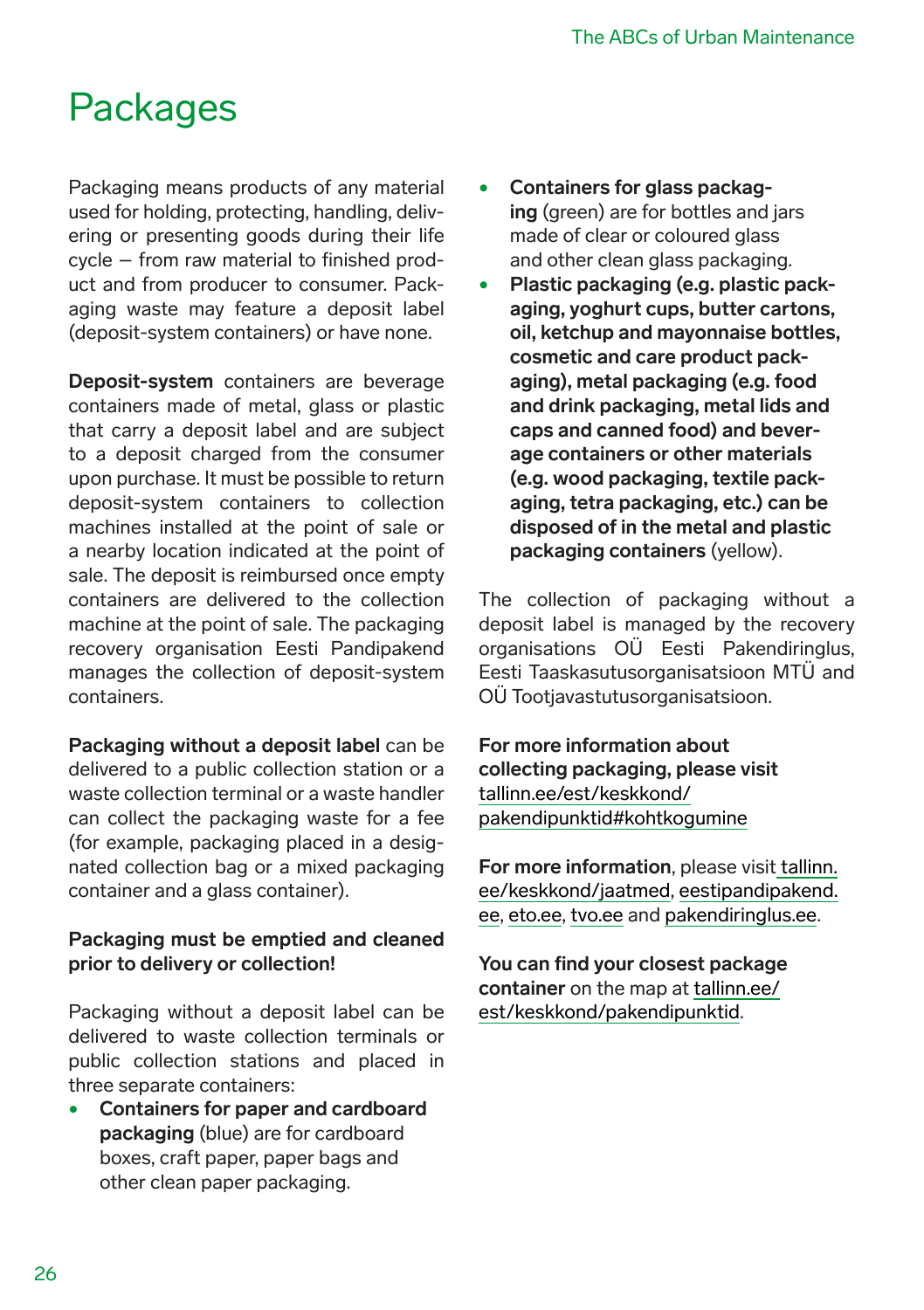## Paper and cardboard

Paper and cardboard must be collected separately so as to enable recycling.

**Residential buildings with five or more apartments** must have a paper and cardboard container. Residents of private houses and apartment buildings with fewer than five apartments can deliver paper and cardboard to a waste collection terminal or to the closest public package collection terminal.

The following may be placed in containers for paper and cardboard:

- school books, paper and cardboard notebooks, printed or unused paper and drawing paper
- newspapers, magazines, catalogues and advertisements
- envelopes, books without covers
- paper gift bags, paper bags without a plastic window

## Biodegradable waste

Household biowaste is food and kitchen waste and garden and landscaping waste.

A biodegradable waste container must be in a residential building with at least ten apartments. From 1 January 2023, all residential buildings must have a biowaste container. Detached houses, semi-detached houses and two-apartment houses can replace the container with a biowaste composter; in larger residential buildings, the container is mandatory.

Place the biodegradable waste in an outdoor biowaste container, preferably in bulk, in a paper bag or in a fully compostable bag that complies with EN 13432. An ordinary plastic bag is not suitable for a biowaste container, as it does not decompose.

The following must be placed in the biowaste container:

- spoiled food waste; spoiled fruit and vegetables, their peels
- meat and fish waste, fish bones; eggs and nut shells
- paper egg trays, household paper, paper napkins
- coffee grounds, paper filters
- cut flowers, indoor plants without pots

Biowaste collected in Tallinn is composted at the Jõelähtme composting sites of the Tallinn Recycling Centre. Certified compost produced there can be purchased on site and from construction and gardening stores.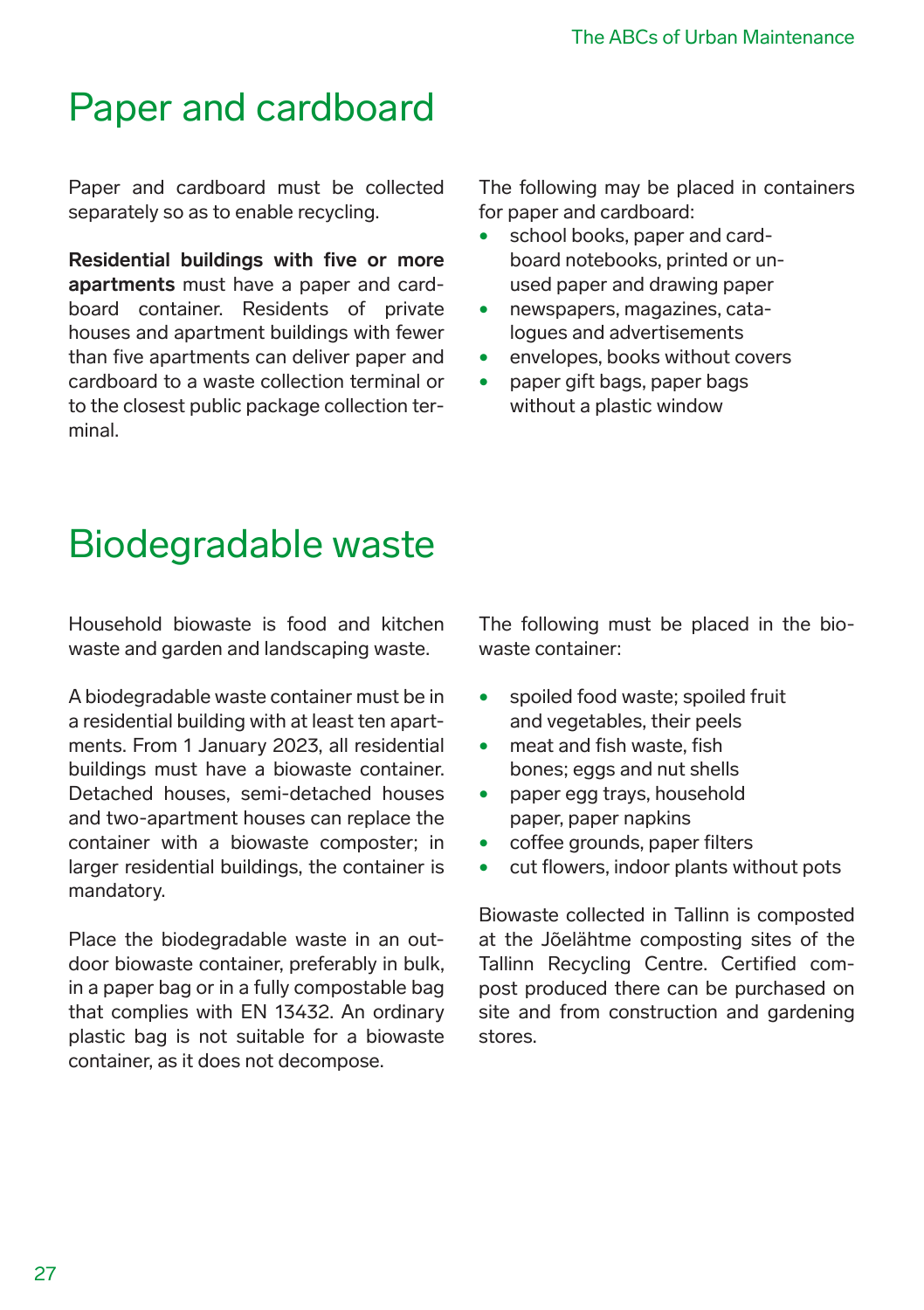## Bulky waste

Bulky waste is large-scale waste that cannot be placed in a waste container due to its weight or volume.

Bulky waste can be placed in the immediate vicinity of residential containers in agreement with the apartment association or, in the case of a detached house, at the boundary. The apartment association orders the removal of bulky waste from the waste transport operator in its area, who must transport the bulky waste within three days of the submitted order at the latest.

Bulky waste includes:

- furniture and its parts (e.g. sofa, table, shelf);
- carpets, other floor coverings:
- mattresses:
- curtains and curtain poles;
- large flowerpots;
- **clothes racks:**
- mirrors;
- sports equipment;
- bicycles:
- broken skis and sleds:
- prams;
- Christmas trees.

Construction and repair waste, problematic products, electrical and electronic equipment and other waste covered by producer responsibility is not classified under bulky waste.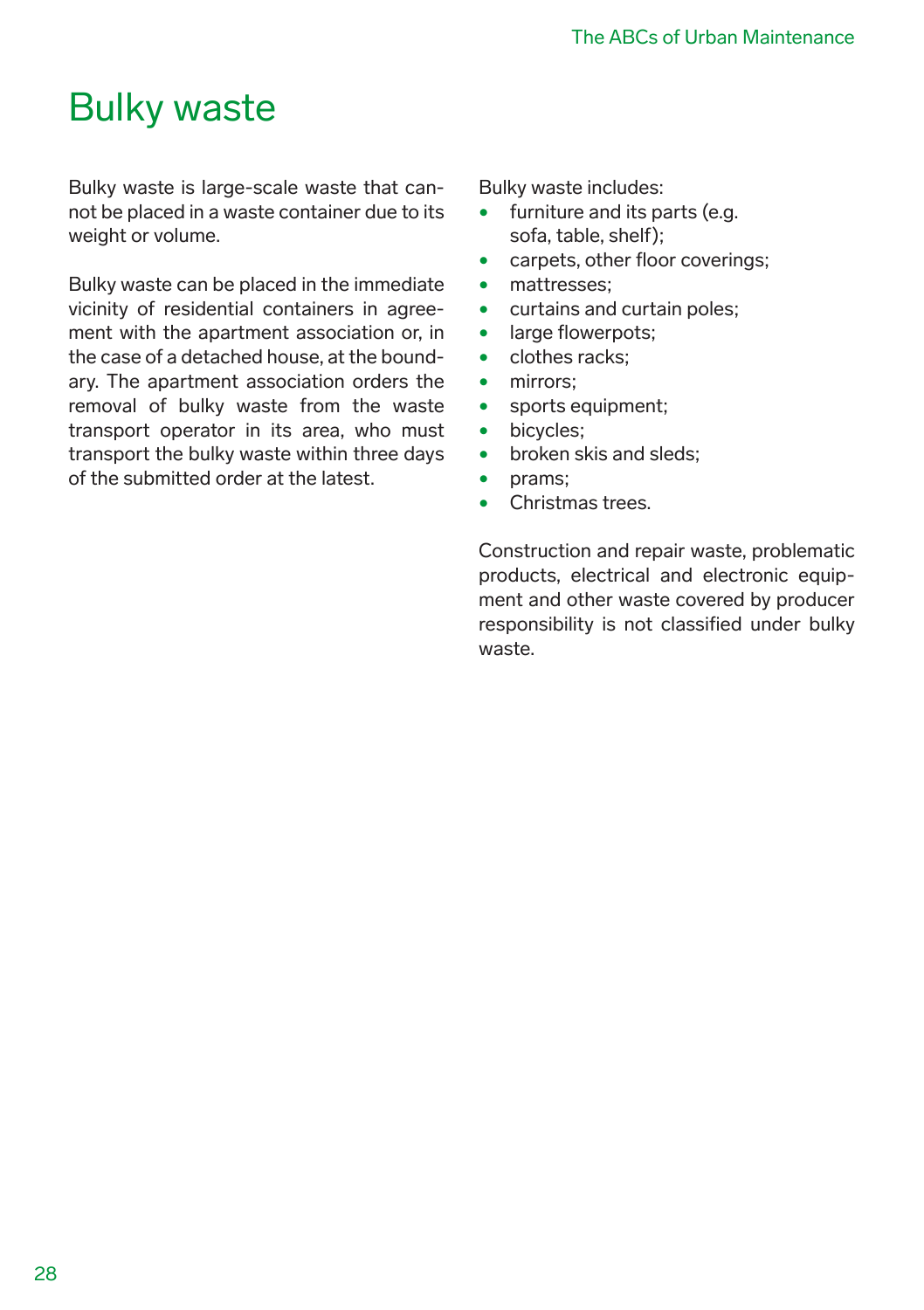#### Hazardous waste

Hazardous waste means waste that is potentially harmful to health, property or the environment due to its adverse effects. Hazardous waste must be collected separately!

Typical examples of hazardous waste generated by households are:

- batteries;
- light bulbs, including energy-saving bulbs;
- waste oil, oil filters and oily rags:
- paint, varnish, glue and solvent waste;
- chemicals and detergents;
- thermometers and other waste containing mercury;
- fertilisers and pesticides:
- pharmaceutical waste;
- packaging of hazardous substances.

Pharmaceutical waste may be delivered to the nearest pharmacy. Other hazardous waste generated by households can be discarded free of charge **at waste collection terminals** (see the section 'Waste collection terminals').

Batteries can also be delivered to waste collection terminals or any shops selling batteries.

In addition to waste stations, hazardous waste can also be handed over to hazardous waste collection points in Haabersti, Lasnamäe, Kristiine and Kesklinn and on hazardous waste collection rounds every spring and autumn.

The locations of the collection points can be found at: [tallinn.ee/keskkond/ohtlike-jaat](https://www.tallinn.ee/keskkond/ohtlike-jaatmete-kogumispunktid#k_punkt)[mete-kogumispunktid#k\\_punkt](https://www.tallinn.ee/keskkond/ohtlike-jaatmete-kogumispunktid#k_punkt)

The collection rounds will be announced in the city district newspapers and the schedule and collection places can be found at: [tal](https://www.tallinn.ee/est/keskkond/kogumisringid)[linn.ee/est/keskkond/OJKR-plaan](https://www.tallinn.ee/est/keskkond/kogumisringid)

#### Broken home appliances

Household electronics and home appliances (like electric cookers, fridges, TVs, radios, hair dryers, shavers, vacuum cleaners, blenders and irons) can be disposed of free of charge at waste collection terminals (see the section 'Waste collection terminals').

When buying a new appliance, you can leave an old one of the same kind at the shop. If the old device is not with you when you purchase the new device, the shop may refuse to accept it later. All shops with an area of more than 400 m² that sell any electronic equipment must accept small electronic devices (with a side length of up to 25 cm) free of charge.

Shops must accept small electronic devices even if you do not buy a new one from them as a replacement.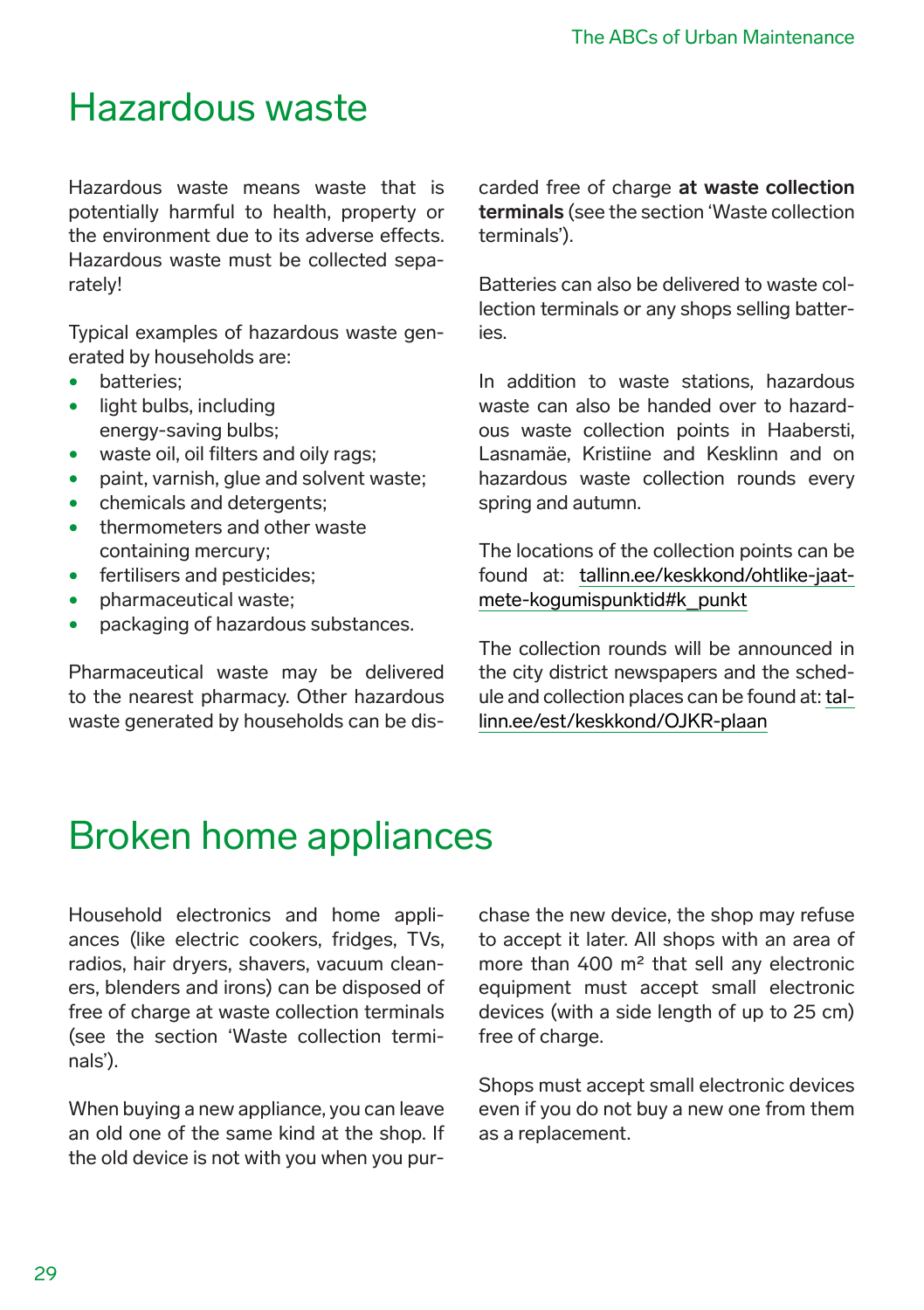## Used tyres

You can dispose of tyres free of charge at:

- waste collection terminals (see the section 'Waste collection terminals'), which accept up to eight tyres at a time;
- MTÜ Rehviringlus collection point, see [rehviringlus.ee/kogumisvorgu-kaart.](https://www.rehviringlus.ee/kogumisvorgu-kaart)
- In order to hand over a special type of tyre, such as truck, ATV or motorcycle tyres, a delivery note application form must be prepared on the MTÜ Rehviringlus website at [rehviringlus.ee/vastuvotu-tingimused](https://www.rehviringlus.ee/vastuvotu-tingimused).

Businesses must contact MTÜ Rehviringlus [\(rehviringlus.ee\)](https://www.rehviringlus.ee) to dispose of tyres.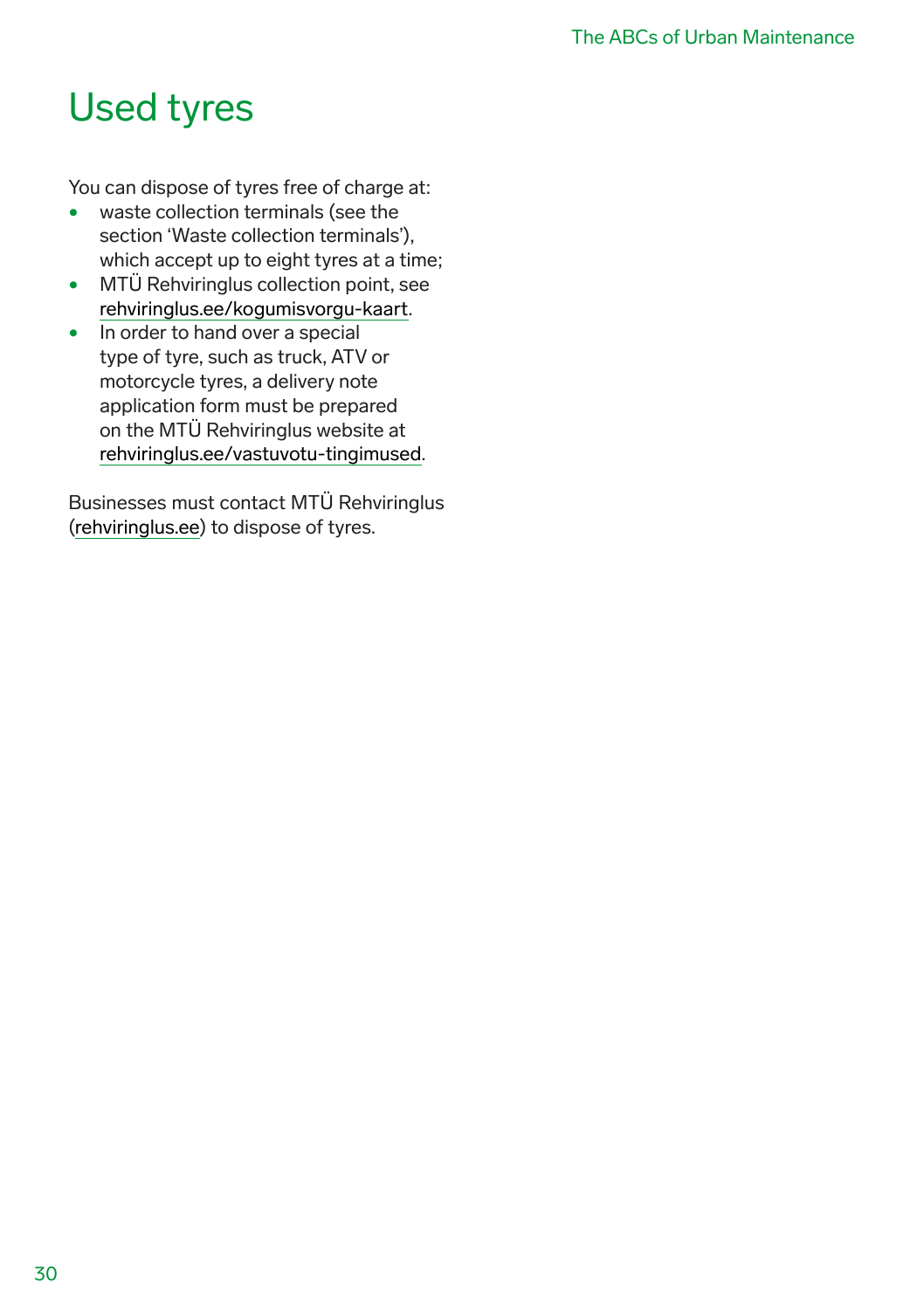#### Construction and demolition waste

Construction and demolition waste (concrete slabs and broken bricks, timber, plasterboard, etc.) must be sorted so as to enable recycling. It should be delivered to a waste collection terminal (see the section 'Waste collection terminals') or to a legal individual with a valid environmental protection permit for the recovery of construction and demolition waste (see [tallinn.ee/ehitus](https://www.tallinn.ee/est/keskkond/ehitusjaatmete-kaitluskohad)[jaatmete-kaitluskohad](https://www.tallinn.ee/est/keskkond/ehitusjaatmete-kaitluskohad)).

**Hazardous construction waste** (solvent, paint, varnish, glue and sealant residue and impregnated timber) should be delivered

separately to a waste collection terminal or a business holding the respective environmental protection permit, such as Epler & Lorenz AS, EcoPro AS or Ragn-Sells AS.

Please note: Waste containing asbestos, such as Eternit (fibre cement), is hazardous to the environment and human health. Such waste should be delivered separately to a waste collection terminal or landfill.

**For further information**, please visit [tallinn.ee/ehitusjaatmed.](https://www.tallinn.ee/est/keskkond/ehitusjaatmed)

#### Second-hand clothes, books, furniture and home appliances

Clean, whole and usable clothes, furniture, dishes, toys, books, shoes, accessories, hobby materials, music/films, houseplants, equipment and trinkets are received by the Sõbralt Sõbrale and MTÜ Uuskasutuskeskus stores. In addition, in cooperation with the MTÜ Uuskasutuskeskus Paljassaare waste collection terminal, a recycle room has been opened, where you can bring your clean and whole things and take something suitable with you if you wish.

Likewise, usable clothing, footwear and toys can be placed in the red and green clothing containers found in many shopping centres. Items collected this way are reused or recycled. Locations of containers can be found at [tallinn.ee/est/keskkond/riiete-kogumis](https://www.tallinn.ee/est/keskkond/riiete-kogumismahutid)[mahutid](https://www.tallinn.ee/est/keskkond/riiete-kogumismahutid)

**For more information**, please visit [uuskasutus.ee,](https://uuskasutus.ee) [sobraltsobrale.ee](http://sobraltsobrale.ee) and [tallinn.ee/est/keskkond/korduskasutus](https://www.tallinn.ee/est/keskkond/korduskasutus)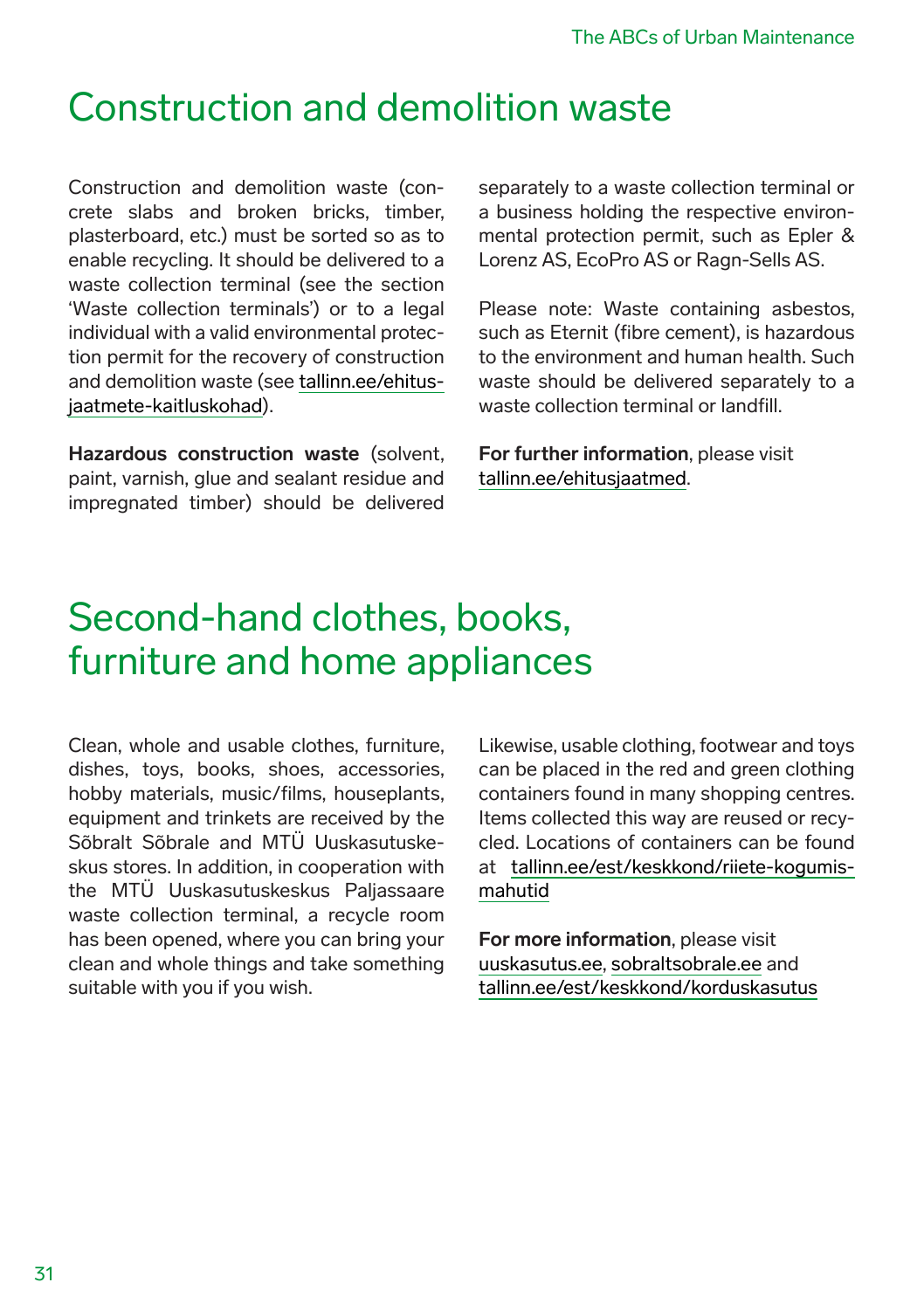## AS Tallinn Recycling Centre

AS Tallinn Recycling Centre (the former Tallinn landfill) handles non-hazardous waste. Acceptance of all types of waste, except hazardous waste, from both private customers and companies is guaranteed. Only waste containing asbestos (e.g. Eternit) is accepted from hazardous waste. Payment is made by weight and can be paid in cash, by card or by invoice for contractual clients.

#### **Delivery of waste**

6:00–20:00 Monday-Friday 8:00–18:00 on weekends and public holidays

#### **Office**

8:00–16:30 Monday-Friday

**For more information** about the services please visit tit.ee or call  $+$  372 609 6018.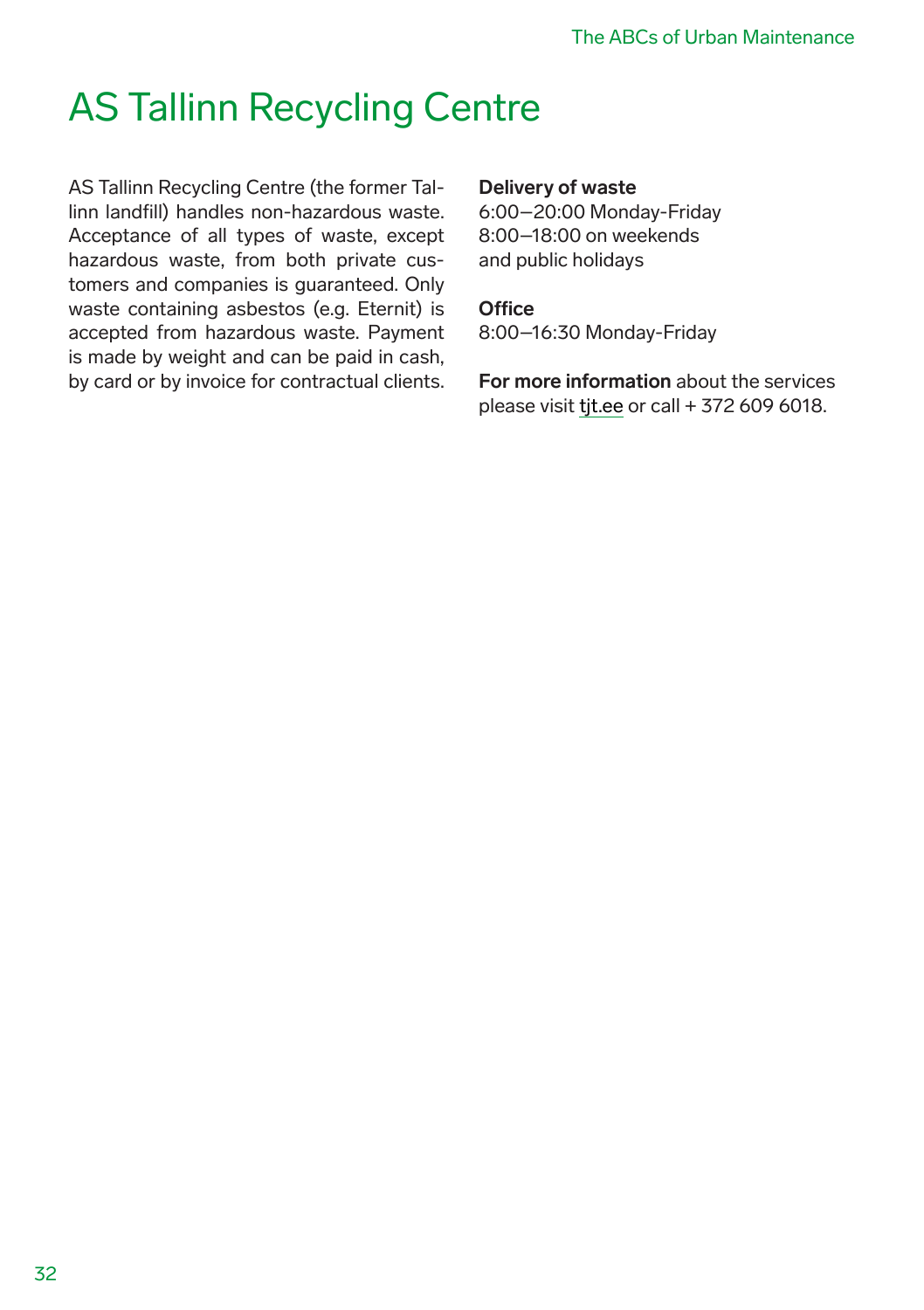#### Waste collection terminals

There are four waste collection terminals in Tallinn, which are managed by the Tallinn Waste Collection Centre. The following waste is accepted free of charge at waste collection services if you are registered in Tallinn, Viimsi, Saue and Kiili parishes:

- paper and cardboard
- packaging
- scrap metal
- cooking oil and fat
- untreated timber (up to 1  $\text{m}^3$ )
- plastic (up to 1 $m<sup>3</sup>$ )
- scrap glass and sheet glass (up to 1  $\text{m}^3$ )
- concrete, bricks, tiles and ceramic products (up to  $1 \text{ m}^3$ )
- bricks (up to  $1 \text{ m}^3$ )
- old furniture which is still fit for use\*
- biodegradable gardening and landscaping waste (up to six 100-litre bags a day per person are free of charge)
- used clothing (up to six 100-litre bags a day per person are free of charge)
- car tyres (up to eight tyres at a time free of charge)
- electrical and electronic equipment waste (fridges, TVs, etc.)\*\*
- household hazardous waste (in limited quantities)

Other construction and demolition waste, bulky items, Eternit (fibre cement), broken furniture and damaged clothing, soil and rocks are accepted for a fee according to the waste collection terminal's price list. **Mixed municipal waste and kitchen and canteen waste are not accepted at waste collection terminals.**

**For more information** about waste collection terminals and the waste accepted there, please visit [tallinn.](https://www.tallinn.ee/keskkond/jaatmejaamad-tallinnas) [ee/keskkond/jaatmejaamad](https://www.tallinn.ee/keskkond/jaatmejaamad-tallinnas)[tallinnas](https://www.tallinn.ee/keskkond/jaatmejaamad-tallinnas) and [jaatmejaam.ee.](https://jaatmejaam.ee)

\*The condition of used furniture is assessed by an employee of the waste collection centre. Only furniture that is in very good condition and can still be reused is considered fit for use.

\*\*Electronic appliances must be complete, i.e. equipped with all essential components (like compressors and drums). Power cords, buttons, remote control units and the like are not considered essential components. Incomplete electronic waste is only accepted for a fee.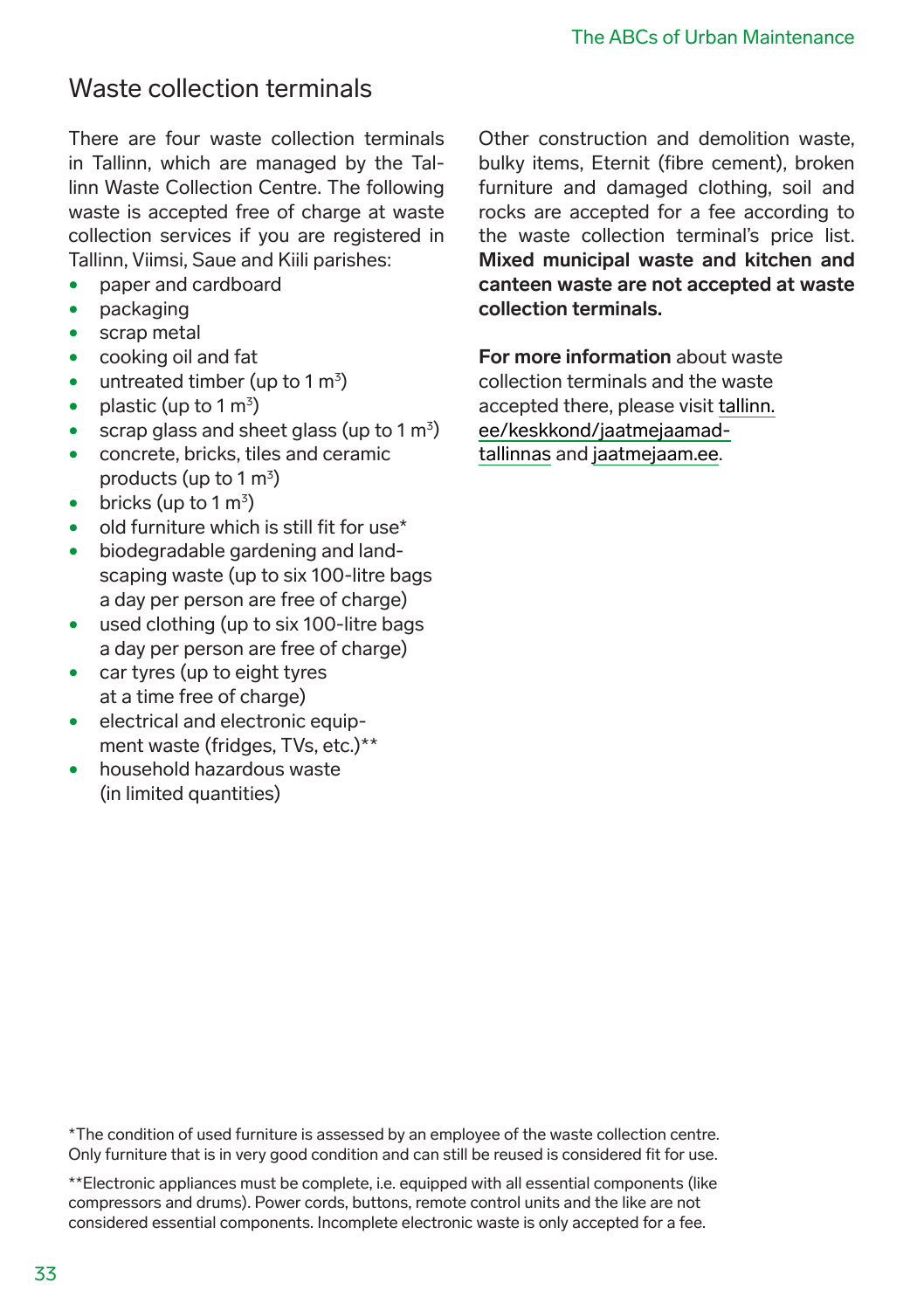## Waste collection terminals

|                                                                            | 1 November to 31 March                                        | 1 April to 31 October                                     |
|----------------------------------------------------------------------------|---------------------------------------------------------------|-----------------------------------------------------------|
| Pääsküla Waste<br><b>Collection Centre</b><br>Raba 40                      | 14:00-19:00 Monday-<br>Friday, 10:00-15:00<br>Saturday-Sunday | 12:00-20:00 Monday-Friday,<br>10:00-18:00 Saturday-Sunday |
| Rahumäe Waste<br><b>Collection Centre</b><br>Rahumäe tee 5a                | 14:00-19:00 Monday-<br>Friday, 10:00-15:00<br>Saturday-Sunday | 12:00-20:00 Monday-Friday,<br>10:00-18:00 Saturday-Sunday |
| Pärnamäe Waste<br><b>Collection Centre</b><br>Pärnamäe tee 36              | 14:00-19:00 Monday-<br>Friday, 10:00-15:00<br>Saturday-Sunday | 12:00-20:00 Monday-Friday,<br>10:00-18:00 Saturday-Sunday |
| <b>Paljassaare Waste</b><br><b>Collection Centre</b><br>Paljassaare põik 5 | 14:00-19:00 Monday-<br>Friday, 10:00-15:00<br>Saturday-Sunday | 12:00-20:00 Monday-Friday,<br>10:00-18:00 Saturday-Sunday |

**Waste collection terminals are closed on public holidays!**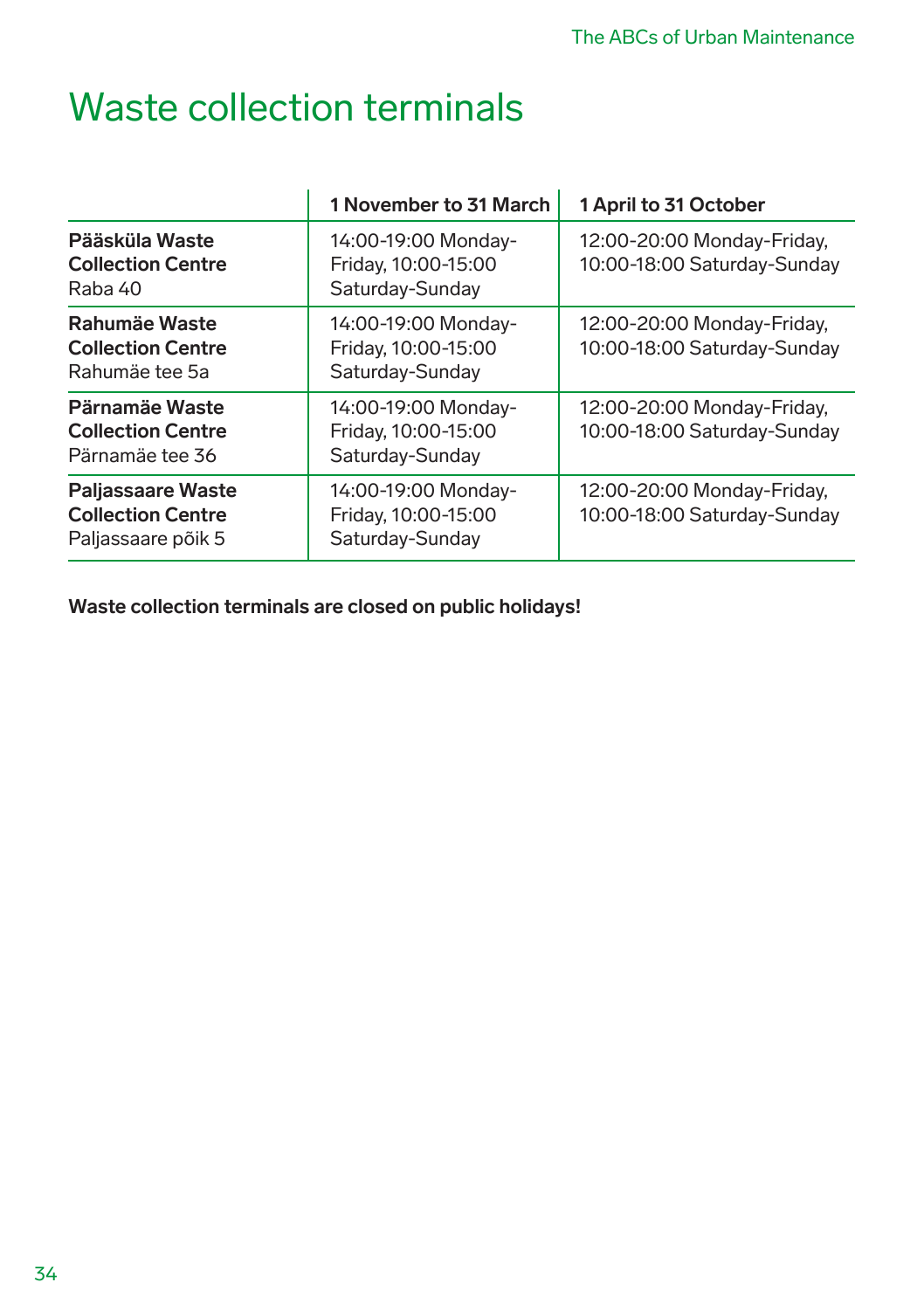# General information

#### For more information on urban maintenance in Tallinn please visit [tallinn.ee/heakord](https://www.tallinn.ee/otsing?sona=11300).

**Tallinn Urban Environment and Public Works Department** 645 7191 [kommunaal@tallinnlv.ee](mailto:kommunaal%40tallinnlv.ee?subject=)

**Department of Circular Economy of the Entrepreneurship Agency at Tallinn Strategic Centre** [jaatmed@tallinnlv.ee](mailto:jaatmed%40tallinnlv.ee?subject=)

**Tallinn Municipal Property Department** 640 4500 [linnavaraamet@tallinnlv.ee](mailto:linnavaraamet%40tallinnlv.ee%20?subject=)

**Tallinn Waste Collection Centre** 616 4000 info@prugi.ee

**Tallinn City Helpline** 14410

**Haabersti** 640 4800 [haabersti@tallinnlv.ee](mailto:haabersti%40tallinnlv.ee%20?subject=)

**Kesklinn** 645 7200 [kesklinn@tallinnlv.ee](mailto:kesklinn%40tallinnlv.ee%20?subject=)

**Kristiine** 645 7100 [kristiine@tallinnlv.ee](mailto:kristiine%40tallinnlv.ee%20?subject=)

**Lasnamäe** 645 7700 [lasnamae@tallinnlv.ee](mailto:lasnamae%40tallinnlv.ee%20?subject=)

**Mustamäe** 645 7500 [mustamae@tallinnlv.ee](mailto:mustamae%40tallinnlv.ee%20?subject=)

**Nõmme** 645 7333 [nomme@tallinnlv.ee](mailto:nomme%40tallinnlv.ee%20?subject=)

**Pirita** 645 7600 [pirita@tallinnlv.ee](mailto:pirita%40tallinnlv.ee%20?subject=)

**Northern Tallinn**  645 7040 [pohja@tallinnlv.ee](mailto:pohja%40tallinnlv.ee?subject=)